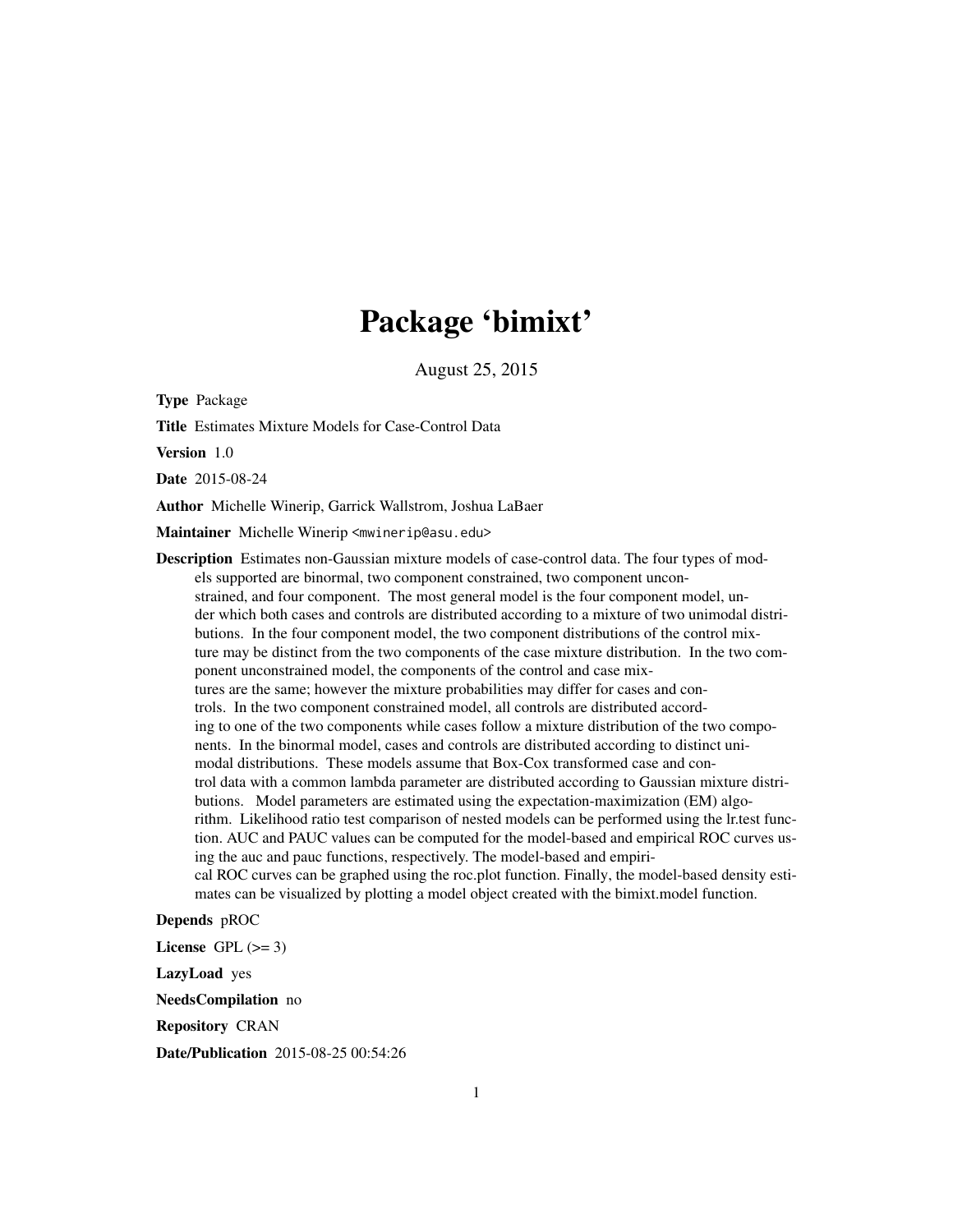## <span id="page-1-0"></span>R topics documented:

|       |                                                                                                                 | $\overline{2}$  |
|-------|-----------------------------------------------------------------------------------------------------------------|-----------------|
|       |                                                                                                                 | $\overline{4}$  |
|       |                                                                                                                 | 5               |
|       |                                                                                                                 | $\overline{7}$  |
|       |                                                                                                                 | - 8             |
|       |                                                                                                                 | -10             |
|       |                                                                                                                 | <b>11</b>       |
|       |                                                                                                                 | $\overline{11}$ |
|       |                                                                                                                 | -12             |
|       | em.twocomp.m1                                                                                                   | -13             |
|       |                                                                                                                 |                 |
|       |                                                                                                                 | 15              |
|       |                                                                                                                 |                 |
|       |                                                                                                                 | 17              |
|       |                                                                                                                 | -18             |
|       |                                                                                                                 |                 |
|       |                                                                                                                 | -19             |
|       |                                                                                                                 | <sup>20</sup>   |
|       |                                                                                                                 | 21              |
|       |                                                                                                                 | 22              |
|       |                                                                                                                 | 23              |
|       |                                                                                                                 | 24              |
|       | ROC pau contra contra contra contra contra contra contra contra contra contra contra contra contra contra contr | 25              |
|       |                                                                                                                 | 26              |
|       |                                                                                                                 | 27              |
|       |                                                                                                                 | 28              |
|       |                                                                                                                 |                 |
| Index |                                                                                                                 | 30              |

bimixt-package *bimixt*

## Description

The bimixt package contains tools for estimating non-Gaussian mixture models of case-control data. The four types of models supported are binormal, two component constrained, two component unconstrained, and four component. The most general model is the four component model, under which both cases and controls are distributed according to a mixture of two unimodal distributions. In the four component model, the two component distributions of the control mixture may be distinct from the two components of the case mixture distribution. In the two component unconstrained model, the components of the control and case mixtures are the same; however the mixture probabilities may differ for cases and controls. In the two component constrained model, all controls are distributed according to one of the two components while cases follow a mixture distribution of the two components. In the binormal model, cases and controls are distributed according to distinct unimodal distributions. These models assume that Box-Cox transformed case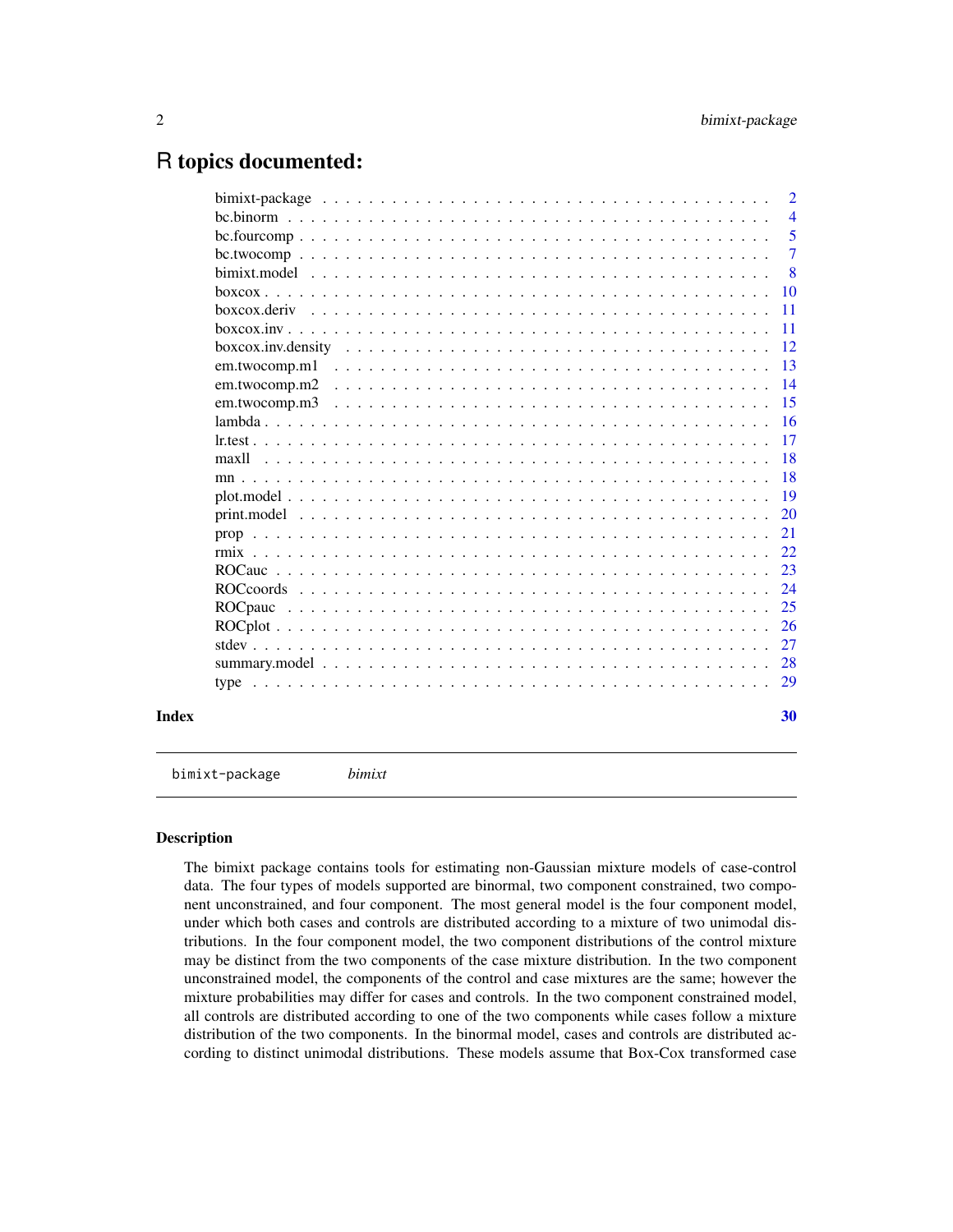## <span id="page-2-0"></span>bimixt-package 3

and control data with a common lambda parameter are distributed according to Gaussian mixture distributions. Model parameters are estimated using the expectation-maximization (EM) algorithm. Likelihood ratio test comparison of nested models can be performed using the lr.test function. AUC and PAUC values can be computed for the model-based and empirical ROC curves using the auc and pauc functions, respectively. The model-based and empirical ROC curves can be graphed using the roc.plot function. Finally, the model-based density estimates can be visualized by plotting a model object created with the bimixt.model function.

#### Details

| Package:  | bimixt     |
|-----------|------------|
| Type:     | Package    |
| Version:  | 1.0        |
| Date:     | 2015-06-21 |
| License:  | $GPL (=3)$ |
| LazyLoad: | yes        |

#### Author(s)

Michelle Winerip, Garrick Wallstrom, Joshua LaBaer Maintainer: Michelle Winerip <mwinerip@asu.edu>

#### References

Box, George EP, and David R. Cox. "An analysis of transformations." Journal of the Royal Statistical Society. Series B (Methodological) (1964): 211-252.

Dempster, Arthur P., Nan M. Laird, and Donald B. Rubin. "Maximum likelihood from incomplete data via the EM algorithm." Journal of the royal statistical society. Series B (methodological) (1977): 1-38.

Xavier Robin, Natacha Turck, Alexandre Hainard, et al. (2011) "pROC: an open-source package for R and S+ to analyze and compare ROC curves". BMC Bioinformatics, 7, 77. DOI: 10.1186/1471- 2105-12-77.

#### See Also

[pROC](#page-0-0)

```
case=rmix(50,10,1.2,15,1,.7)
control=rmix(50,10,1.2,15,1,.95)
model1=bimixt.model(case=case,control=control, type="4c")
model2=bimixt.model(case=case, control=control, type="2cu")
model3=bimixt.model(case=case, control=control, type="2cc")
model4=bimixt.model(case=case, control=control, type="binorm")
par(mfrow=c(2,2))
plot(model1)
```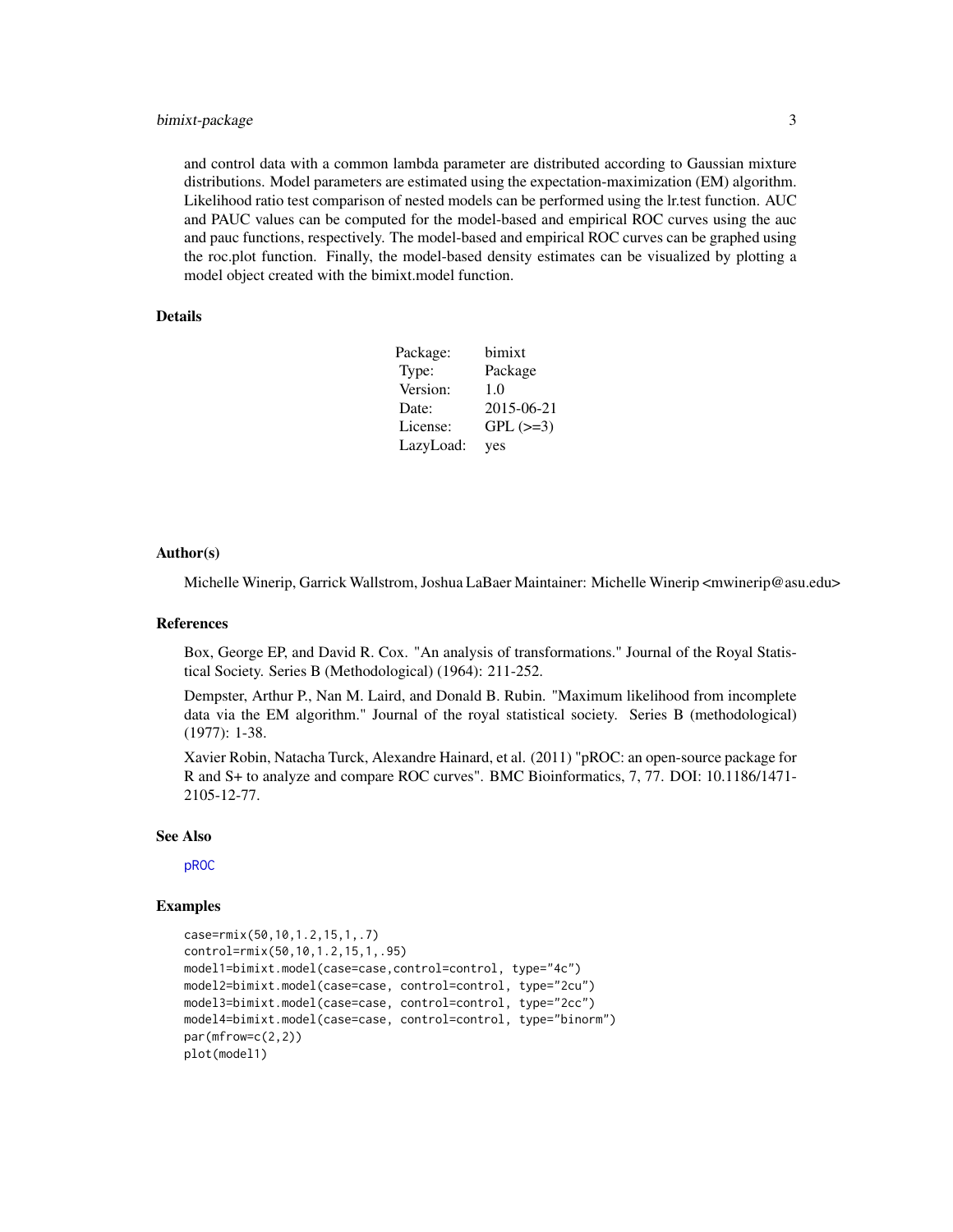```
plot(model2)
plot(model3)
plot(model4)
```
<span id="page-3-1"></span>bc.binorm *bc.binorm*

## Description

Implementation of binormal model. The binormal model estimates a single unimodal component for the cases and a single unimodal component for the controls.

## Usage

bc.binorm(case, control, lambda.bounds = c(-5, 5))

## Arguments

| case    | a numeric vector of case values                                                    |
|---------|------------------------------------------------------------------------------------|
| control | a numeric vector of control values                                                 |
|         | lambda.bounds numeric vector of bounds: c(upper bound, lower bound). Specifies the |
|         | range for optim to search for the optimization of lambda. Default: $c(-5, 5)$ .    |

#### Value

| lambda        | Box-Cox transformation parameter                                                                                                                     |
|---------------|------------------------------------------------------------------------------------------------------------------------------------------------------|
| type          | model type ("binorm")                                                                                                                                |
| mu.cases      | mean of the Box-Cox transformed case component                                                                                                       |
| sig.cases     | standard deviation of the Box-Cox transformed case component                                                                                         |
| pi.cases      | proportion of cases in each case component (always equal to 1 for binorm since<br>all cases are forced into one component)                           |
| mu.controls   | mean value of the Box-Cox transformed control component                                                                                              |
| sig.controls  | standard deviation of the Box-Cox transformed control component                                                                                      |
| pi.controls   | proportion of controls in each control component (always equal to 1 for binorm<br>since all controls are forced into one component)                  |
| max.loglike   | the maximum log likelihood value for the model                                                                                                       |
| case          | original case values                                                                                                                                 |
| control       | original control values                                                                                                                              |
| mu.cases.unt  | an estimate of the untransformed mean of the case component. Based on Monte<br>Carlo simulations. Values will differ by computer seed.               |
| sig.cases.unt | an estimate of the untransformed standard deviation of the case component.<br>Based on Monte Carlo simulations. Values will differ by computer seed. |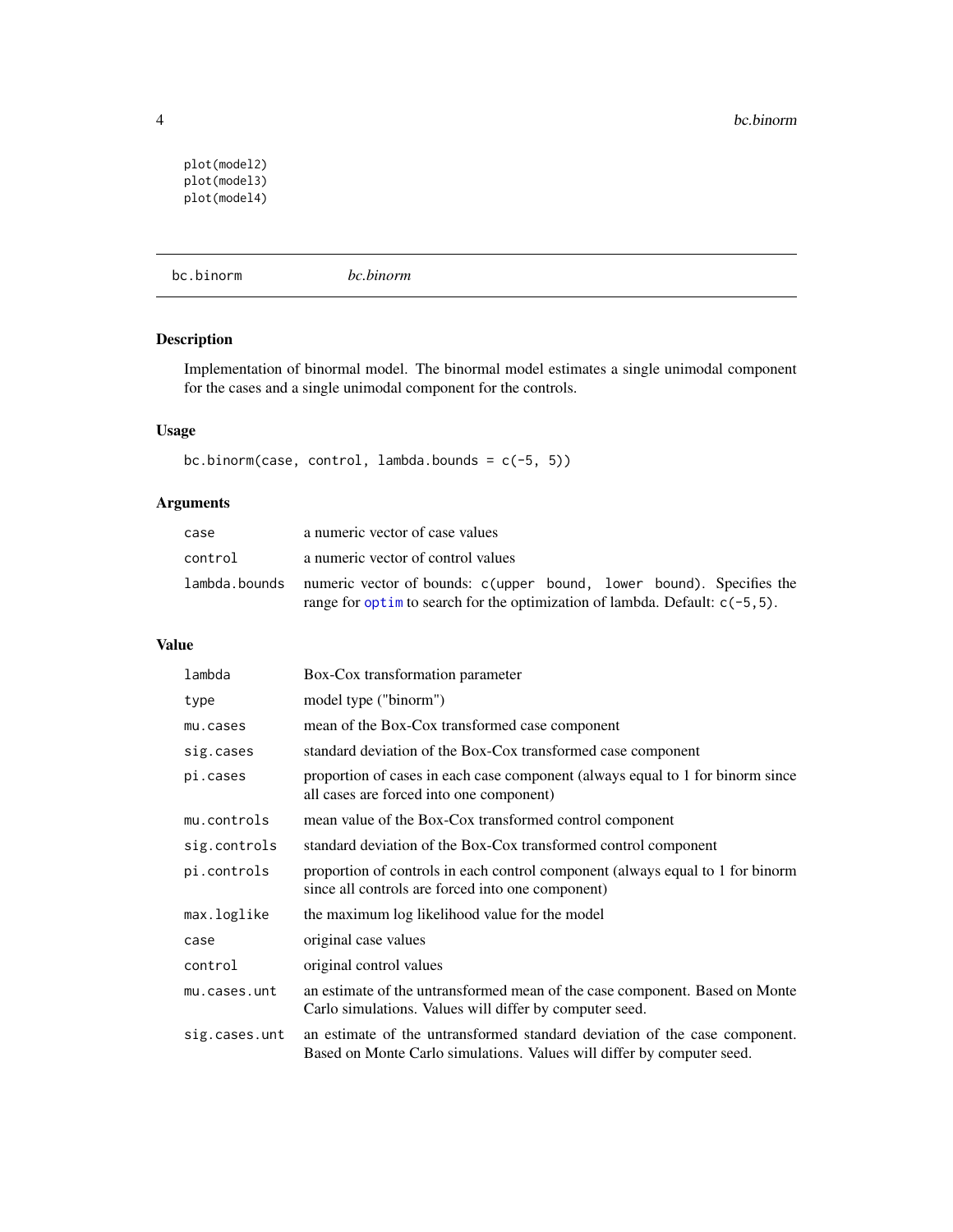## <span id="page-4-0"></span>bc.fourcomp 5

| mu.controls.unt                                                                                                                                         |
|---------------------------------------------------------------------------------------------------------------------------------------------------------|
| an estimate of the untransformed mean of the control component. Based on<br>Monte Carlo simulations. Values will differ by computer seed.               |
| sig.controls.unt                                                                                                                                        |
| an estimate of the untransformed standard deviation of the control component.<br>Based on Monte Carlo simulations. Values will differ by computer seed. |
|                                                                                                                                                         |

## Author(s)

Michelle Winerip, Garrick Wallstrom, Joshua LaBaer

#### See Also

[bc.twocomp](#page-6-1) [bc.fourcomp](#page-4-1) [em.twocomp.m1](#page-12-1) [em.twocomp.m2](#page-13-1) [em.twocomp.m3](#page-14-1)

<span id="page-4-1"></span>bc.fourcomp *bc.fourcomp*

#### Description

Implementation of four component model. The four component model estimates an upper and lower component for the cases and an upper and lower component for the controls.

## Usage

bc.fourcomp(x.cases, x.controls, lambda.bounds = c(-5, 5),

start.vals.cases=NULL, start.vals.controls=NULL)

## Arguments

| x.cases             | a numeric vector of case values                                                                                                                         |  |
|---------------------|---------------------------------------------------------------------------------------------------------------------------------------------------------|--|
| x.controls          | a numeric vector of control values                                                                                                                      |  |
| lambda.bounds       | numeric vector of bounds: c(upper bound, lower bound). Specifies the<br>range for optim to search for the optimization of lambda. Default: $c(-5, 5)$ . |  |
| start.vals.cases    |                                                                                                                                                         |  |
|                     | starting values for the EM algorithm for the cases. If NA, the starting values are<br>estimated from the data.                                          |  |
| start.vals.controls |                                                                                                                                                         |  |
|                     | starting values for the EM algorithm for the controls. If NA, the starting values<br>are estimated from the data.                                       |  |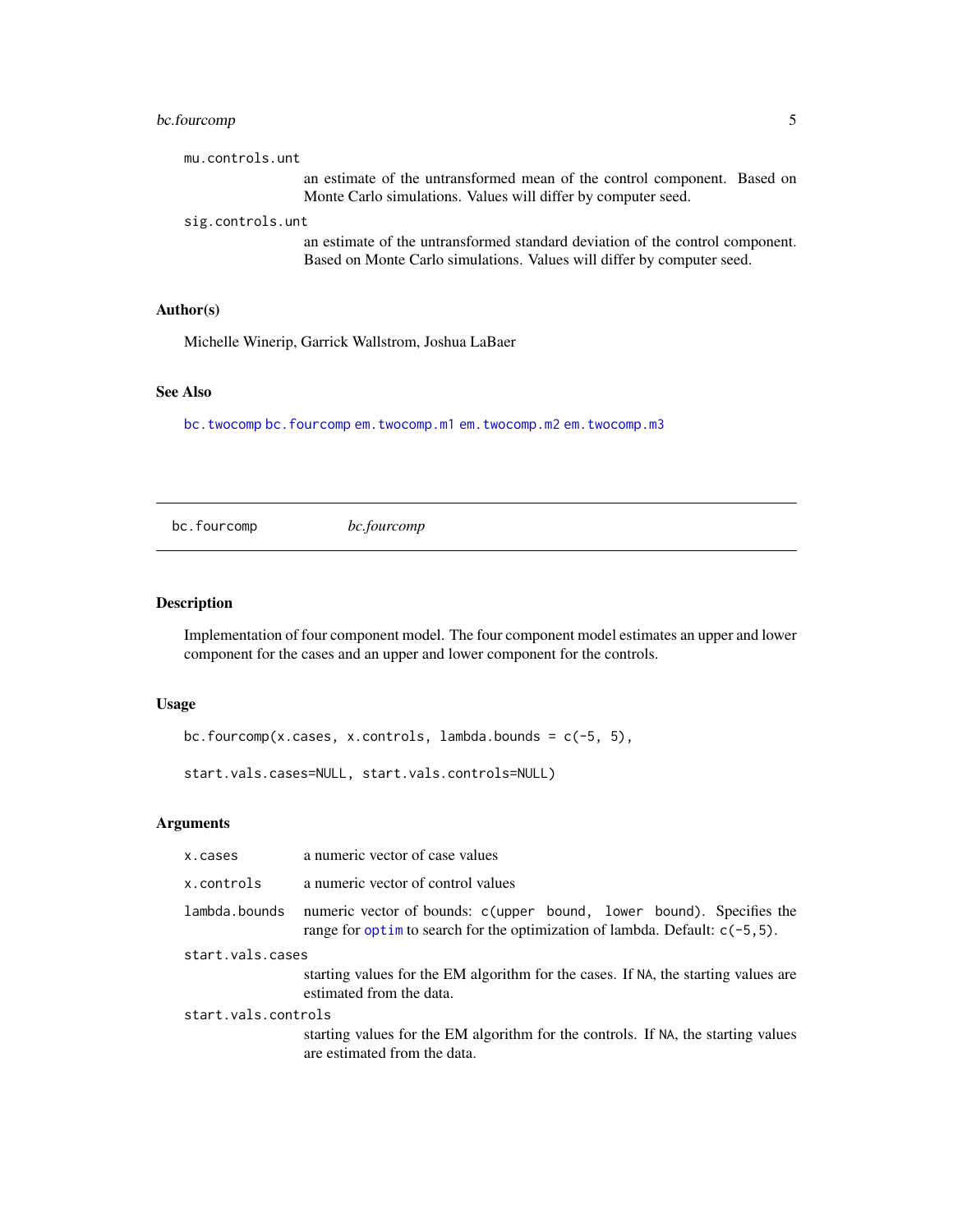## <span id="page-5-0"></span>Value

| lambda               | Box-Cox transformation parameter                                                                                                                          |  |
|----------------------|-----------------------------------------------------------------------------------------------------------------------------------------------------------|--|
| type                 | model type ("4c")                                                                                                                                         |  |
| mu.cases             | means of the Box-Cox transformed case components                                                                                                          |  |
| sig.cases            | standard deviations of the Box-Cox transformed case components                                                                                            |  |
| pi.cases             | proportion of cases in each case component                                                                                                                |  |
| max.loglike.cases    |                                                                                                                                                           |  |
|                      | the maximum log likelihood value for the fit of the cases                                                                                                 |  |
| mu.controls          | means of the Box-Cox transformed control components                                                                                                       |  |
| sig.controls         | standard deviations of the Box-Cox transformed control components                                                                                         |  |
| pi.controls          | proportion of controls in each control component                                                                                                          |  |
| max.loglike.controls |                                                                                                                                                           |  |
|                      | the maximum log likelihood value for the fit of the controls                                                                                              |  |
| max.loglike          | the maximum log likelihood value for the model                                                                                                            |  |
| mu.cases.unt         | an estimate of the untransformed means of the case components. Based on<br>Monte Carlo simulations. Values will differ by computer seed.                  |  |
| sig.cases.unt        | an estimate of the untransformed standard deviations of the case components.<br>Based on Monte Carlo simulations. Values will differ by computer seed.    |  |
| mu.controls.unt      |                                                                                                                                                           |  |
|                      | an estimate of the untransformed means of the control components. Based on<br>Monte Carlo simulations. Values will differ by computer seed.               |  |
| sig.controls.unt     |                                                                                                                                                           |  |
|                      | an estimate of the untransformed standard deviations of the control components.<br>Based on Monte Carlo simulations. Values will differ by computer seed. |  |
| case                 | original case values                                                                                                                                      |  |
| control              | original control values                                                                                                                                   |  |
| time                 | running time for the model fit                                                                                                                            |  |

## Author(s)

Michelle Winerip, Garrick Wallstrom, Joshua LaBaer

## See Also

[bc.binorm](#page-3-1) [bc.twocomp](#page-6-1) [em.twocomp.m1](#page-12-1) [em.twocomp.m2](#page-13-1) [em.twocomp.m3](#page-14-1)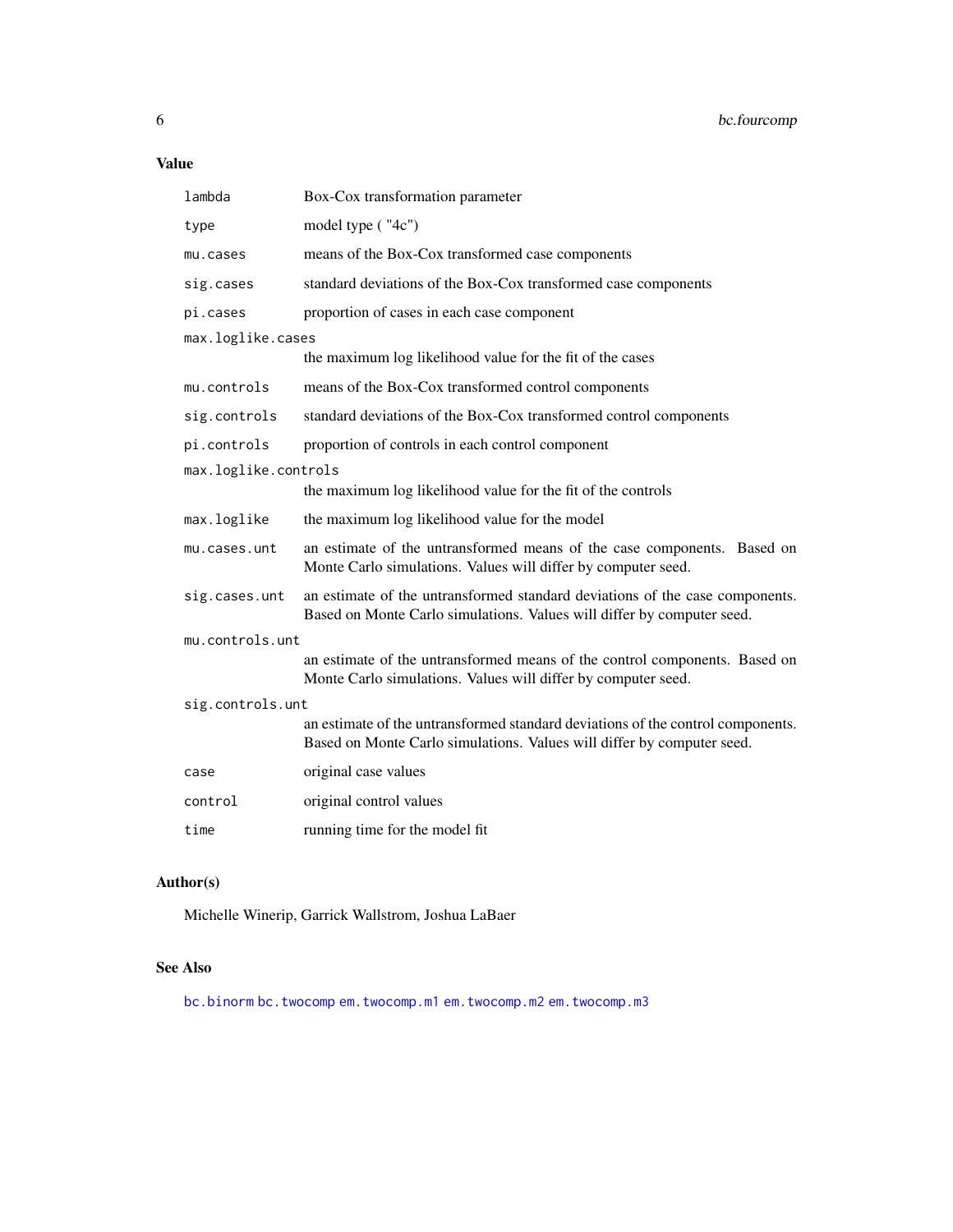<span id="page-6-1"></span><span id="page-6-0"></span>

#### Description

Implementation of two component models. In the two component unconstrained model, the components of the control and case mixtures are the same; however the mixture probabilities may differ for cases and controls. In the two component constrained model, all controls are distributed according to one of the two components while cases follow a mixture distribution of the two components.

#### Usage

```
bc.twocomp(x.cases, x.controls, constrained = T, lambda.bounds = c(-5, 5),
```

```
control.comp = 1, start.vals=NULL)
```
## Arguments

| x.cases       | a numeric vector of case values                                                                                                                               |
|---------------|---------------------------------------------------------------------------------------------------------------------------------------------------------------|
| x.controls    | a numeric vector of control values                                                                                                                            |
| constrained   | Boolean indicating whether the two component constrained model should be<br>used (default $T$ ) or the two component unconstrained model should be used $(F)$ |
| lambda.bounds | numeric vector of bounds: c(upper bound, lower bound). Specifies the<br>range for optim to search for the optimization of lambda. Default: $c(-5, 5)$ .       |
| control.comp  | indicator of which component contains the controls (1 or 2)                                                                                                   |
| start.vals    | starting values for the EM algorithm. If NA, the starting values are estimated<br>from the data.                                                              |

#### Value

| lambda       | Box-Cox transformation parameter                                                                                                         |
|--------------|------------------------------------------------------------------------------------------------------------------------------------------|
| type         | model type ("2cc" or "2cu")                                                                                                              |
| mu.cases     | means of the Box-Cox transformed case components                                                                                         |
| sig.cases    | standard deviations of the Box-Cox transformed case components                                                                           |
| pi.cases     | proportion of cases in each case component                                                                                               |
| mu.controls  | means of the Box-Cox transformed control components                                                                                      |
| sig.controls | standard deviations of the Box-Cox transformed control components                                                                        |
| pi.controls  | proportion of controls in each control component (always equal to 1 for 2cc)<br>since all controls are forced into one component)        |
| max.loglike  | the maximum log likelihood value for the model                                                                                           |
| mu.cases.unt | an estimate of the untransformed means of the case components. Based on<br>Monte Carlo simulations. Values will differ by computer seed. |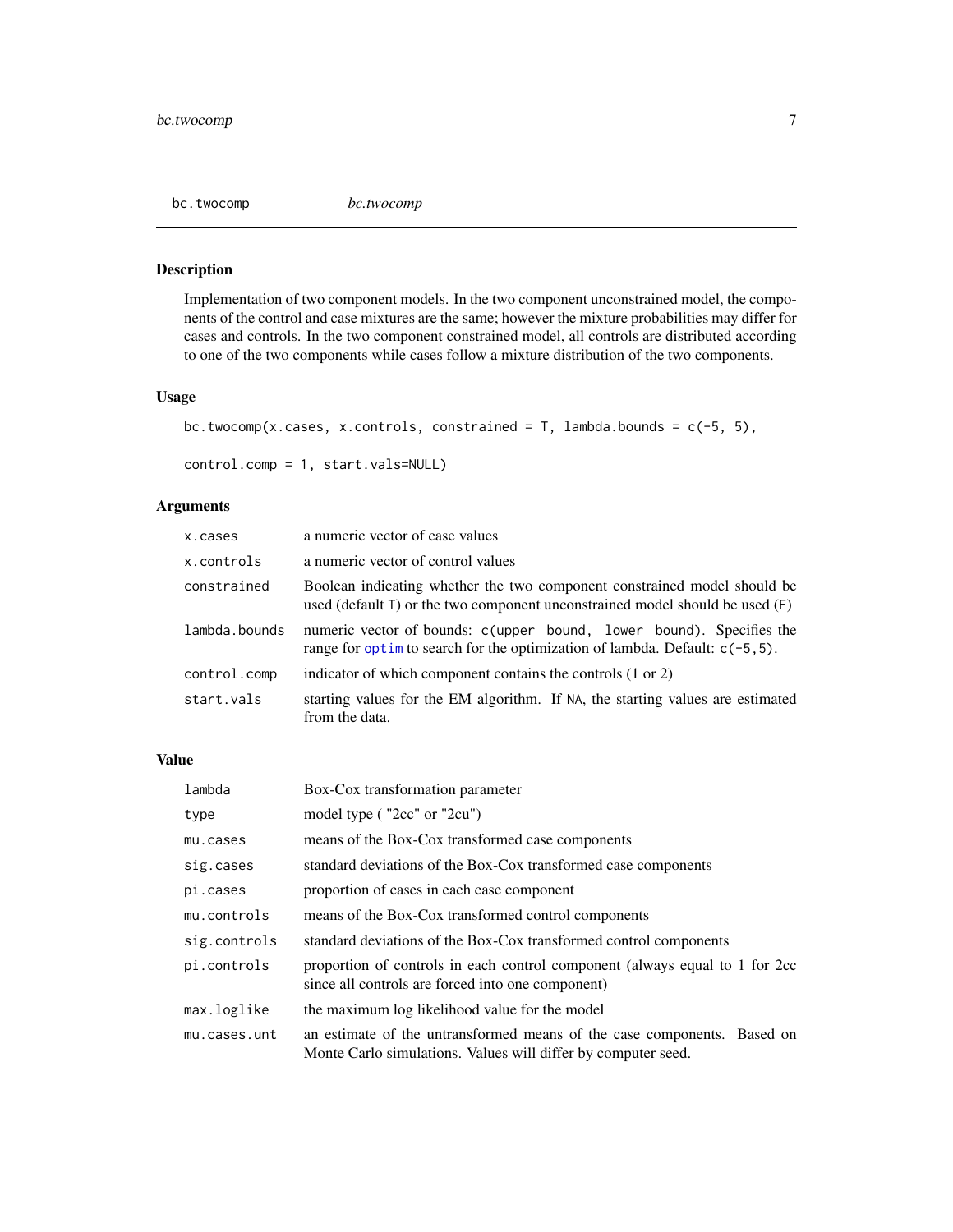<span id="page-7-0"></span>

| sig.cases.unt    | an estimate of the untransformed standard deviations of the case components.<br>Based on Monte Carlo simulations. Values will differ by computer seed.    |  |
|------------------|-----------------------------------------------------------------------------------------------------------------------------------------------------------|--|
| mu.controls.unt  |                                                                                                                                                           |  |
|                  | an estimate of the untransformed means of the control components. Based on                                                                                |  |
|                  | Monte Carlo simulations. Values will differ by computer seed.                                                                                             |  |
| sig.controls.unt |                                                                                                                                                           |  |
|                  | an estimate of the untransformed standard deviations of the control components.<br>Based on Monte Carlo simulations. Values will differ by computer seed. |  |
| case             | original case values                                                                                                                                      |  |
| control          | original control values                                                                                                                                   |  |
| time             | running time for the model fit                                                                                                                            |  |

## Author(s)

Michelle Winerip, Garrick Wallstrom, Joshua LaBaer

## See Also

[bc.binorm](#page-3-1) [bc.fourcomp](#page-4-1) [em.twocomp.m1](#page-12-1) [em.twocomp.m2](#page-13-1) [em.twocomp.m3](#page-14-1)

<span id="page-7-1"></span>

| bimixt.model | bimixt.model |  |
|--------------|--------------|--|
|              |              |  |

## Description

Estimates mixture model components based on model type.

## Usage

```
bimixt.model(case, control, type = "binorm", start.vals=NULL)
```
## Arguments

| case       | a numeric vector of case values. NA's will be omitted.                                                                                                                                                                                                                            |  |
|------------|-----------------------------------------------------------------------------------------------------------------------------------------------------------------------------------------------------------------------------------------------------------------------------------|--|
| control    | a numeric vector of control values. NA's will be omitted.                                                                                                                                                                                                                         |  |
| type       | a string specifying the mixture model to be used to fit the data. Valid types<br>are "binorm", "2cc", "2cu", or "4c". These correspond to binormal, two com-<br>ponent constrained, two component unconstrained, and four component models<br>respectively. Defaults to "binorm". |  |
| start.vals | an (optional) list of starting values for the EM algorithm used in the "2cc", "2cu",<br>and "4c" models. If not specified by the user, starting values are estimated from<br>the data using kmeans clustering. The format of the lists are described in the<br>details section.   |  |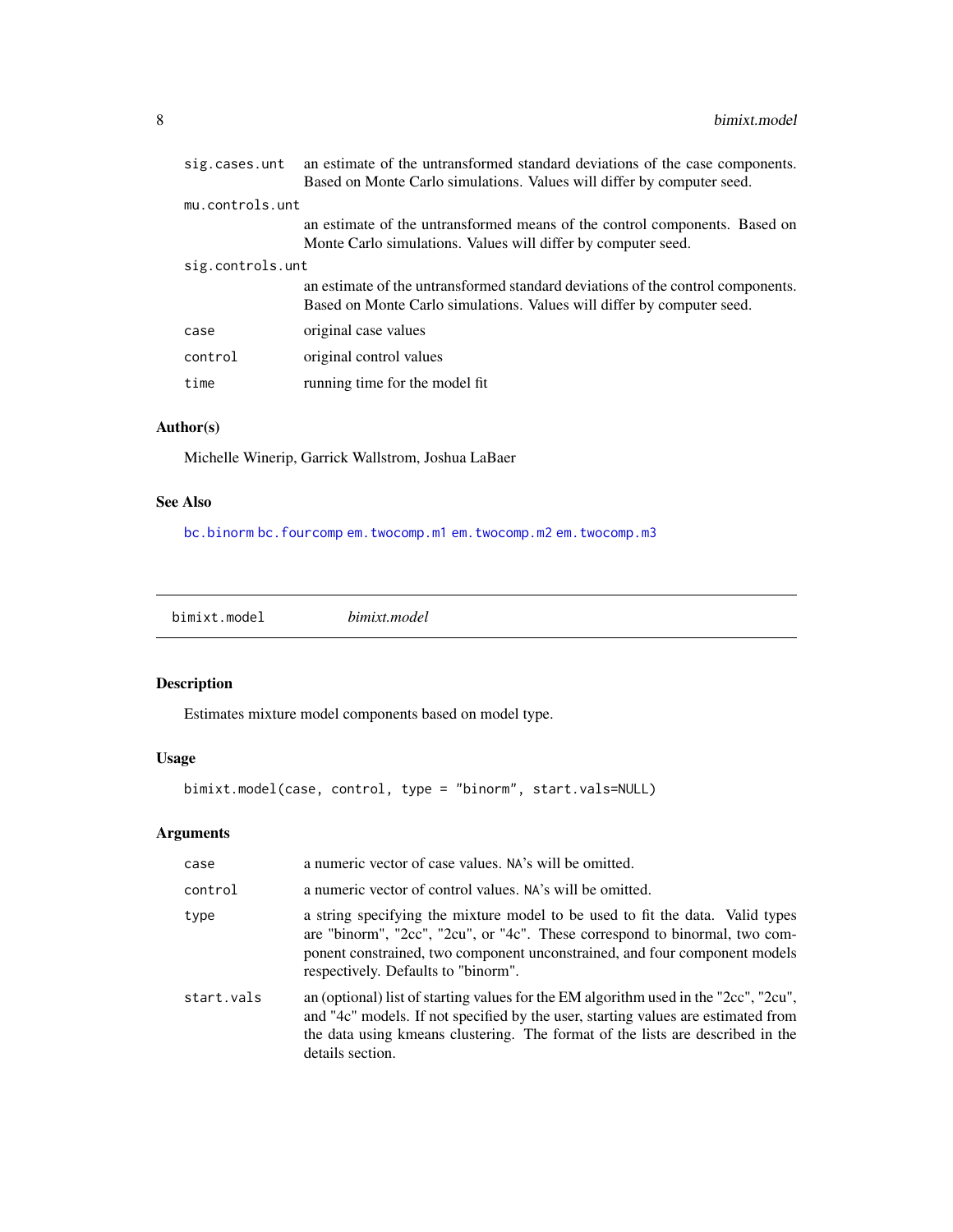#### <span id="page-8-0"></span>bimixt.model 9

#### Details

Starting values for the EM algorithm can be provided by the user. The starting values must be given as lists. Each element in the list is a named numeric vector of length 2 containing starting estimates for the model parameters. Names must match the names given below exactly (See examples section for "4c" model example).

For "2cc" start.vals is a list of 3 named vectors:

- mu Starting estimates for component means
- sig Starting estimates for component standard deviations
- pi Starting estimates for component proportions. Must sum to 1.

For "2cu", start.vals is a list of length 4:

| mu      | Starting estimates for component means.                              |
|---------|----------------------------------------------------------------------|
| sig     | Starting estimates for component standard deviations.                |
| pi.cs   | Starting estimates for case component proportions. Must sum to 1.    |
| pi.ctrl | Starting estimates for control component proportions. Must sum to 1. |

For "4c", start.vals is a list of length 6:

| mu.cs    | Starting estimates for case component means.                              |
|----------|---------------------------------------------------------------------------|
| mu.ctrl  | Starting estimates for control component means.                           |
| sig.cs   | Starting estimates for case component standard deviations.                |
| sig.ctrl | Starting estimates for control component standard deviations.             |
| pi.cs    | Starting estimates for component proportions for cases. Must sum to 1.    |
| pi.ctrl  | Starting estimates for component proportions for controls. Must sum to 1. |

## Value

Returns an object of type model with parameters specified by bc.binorm, bc.twocomp, or bc.fourcomp.

## Author(s)

Michelle Winerip, Garrick Wallstrom, Joshua LaBaer

#### See Also

[plot.model](#page-18-1) [print.model](#page-19-1) [summary.model](#page-27-1)

```
case=rmix(50,10,1.2,15,1,.7)
control=rmix(50,10,1.2,15,1,.95)
model1=bimixt.model(case=case, control=control, type="4c", start.vals=list(mu.cs=c(10,15),
```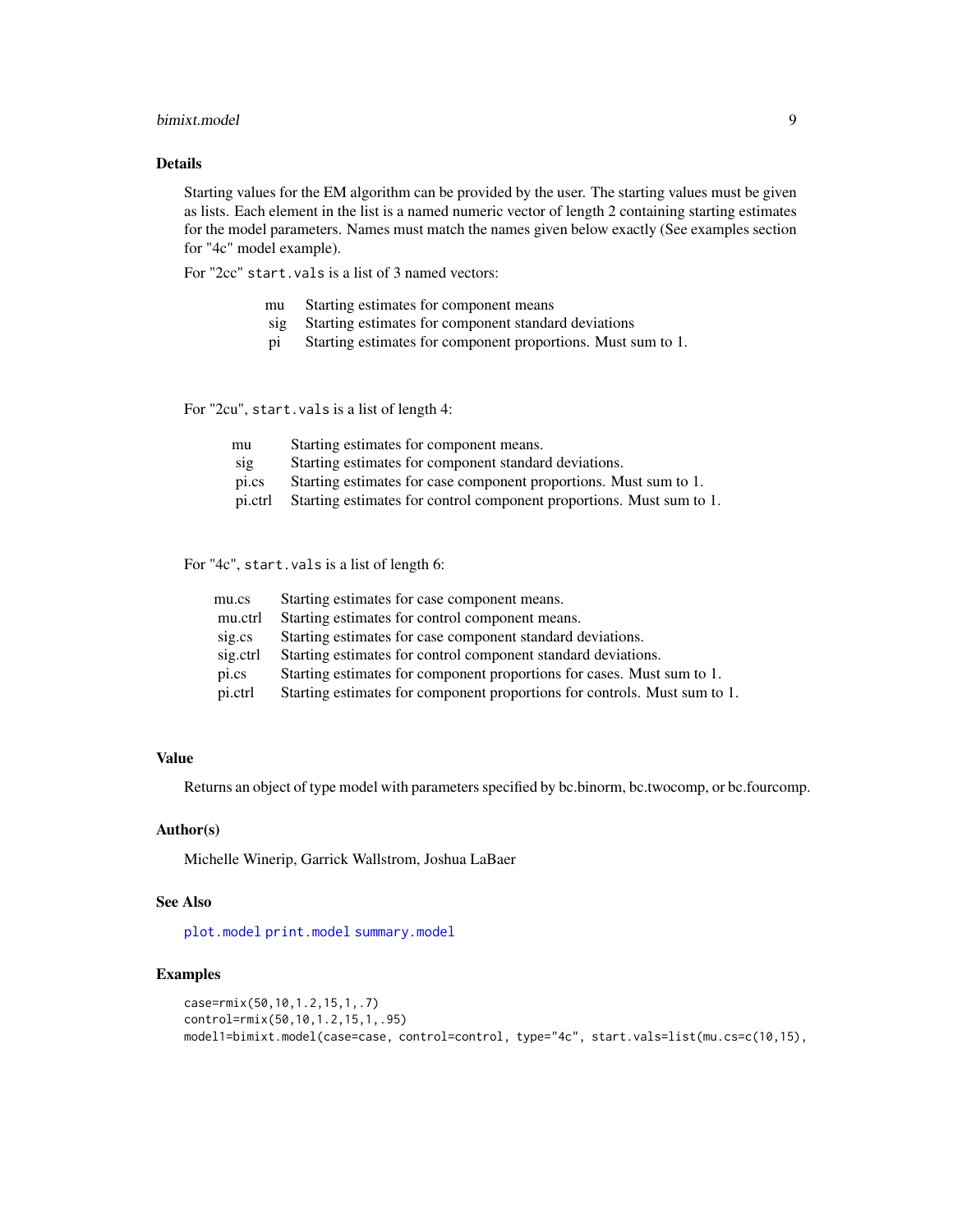```
mu.ctrl=c(10,15),sig.cs=c(1.2,1),sig.ctrl=c(1.2,1),pi.cs=c(.7,.3),pi.ctrl=c(.95,.05)))
model2=bimixt.model(case=case, control=control, type="2cu")
model3=bimixt.model(case=case, control=control, type="2cc")
model4=bimixt.model(case=case, control=control, type="binorm")
```
<span id="page-9-1"></span>boxcox *boxcox*

#### Description

Implementation of the Box-Cox normalization transformation method. Called internally in bc.twocomp and bc.fourcomp.

#### Usage

boxcox(x, lambda)

#### Arguments

| x      | a numeric vector or scalar      |
|--------|---------------------------------|
| lambda | Box-Cox transformation variable |

#### Value

A vector or scalar of the transformed values of x.

#### Author(s)

Michelle Winerip, Garrick Wallstrom, Joshua LaBaer

#### References

Box, George EP, and David R. Cox. "An analysis of transformations." Journal of the Royal Statistical Society. Series B (Methodological) (1964): 211-252.

## See Also

[boxcox.inv](#page-10-1) [boxcox.deriv](#page-10-2) [boxcox.inv.density](#page-11-1)

<span id="page-9-0"></span>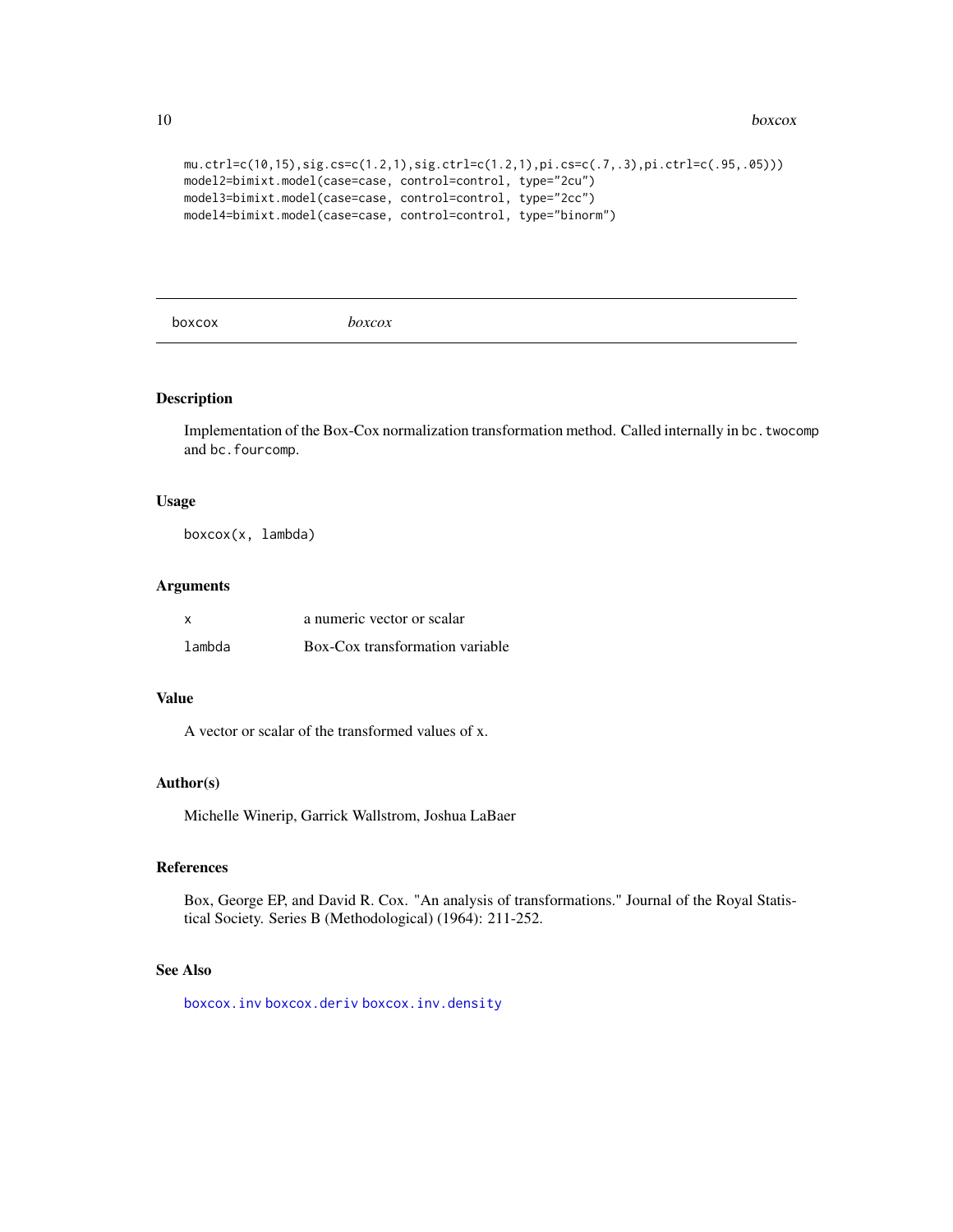<span id="page-10-2"></span><span id="page-10-0"></span>boxcox.deriv *boxcox.deriv*

## Description

Derivative of the Box-Cox transformation function.

#### Usage

```
boxcox.deriv(x, lambda)
```
#### Arguments

| <b>X</b> | a numeric vector or scalar       |
|----------|----------------------------------|
| lambda   | Box-Cox transformation variable. |

#### Value

A vector or scalar of the derivative of the Box-Cox function evaluated at x.

#### Author(s)

Michelle Winerip, Garrick Wallstrom, Joshua LaBaer

#### References

Box, George EP, and David R. Cox. "An analysis of transformations." Journal of the Royal Statistical Society. Series B (Methodological) (1964): 211-252.

#### See Also

[boxcox](#page-9-1) [boxcox.inv](#page-10-1) [boxcox.inv.density](#page-11-1)

<span id="page-10-1"></span>boxcox.inv *boxcox.inv*

#### Description

Inverse of the Box-Cox transformation. Called internally in bc.twocomp and bc.fourcomp.

#### Usage

boxcox.inv(y, lambda)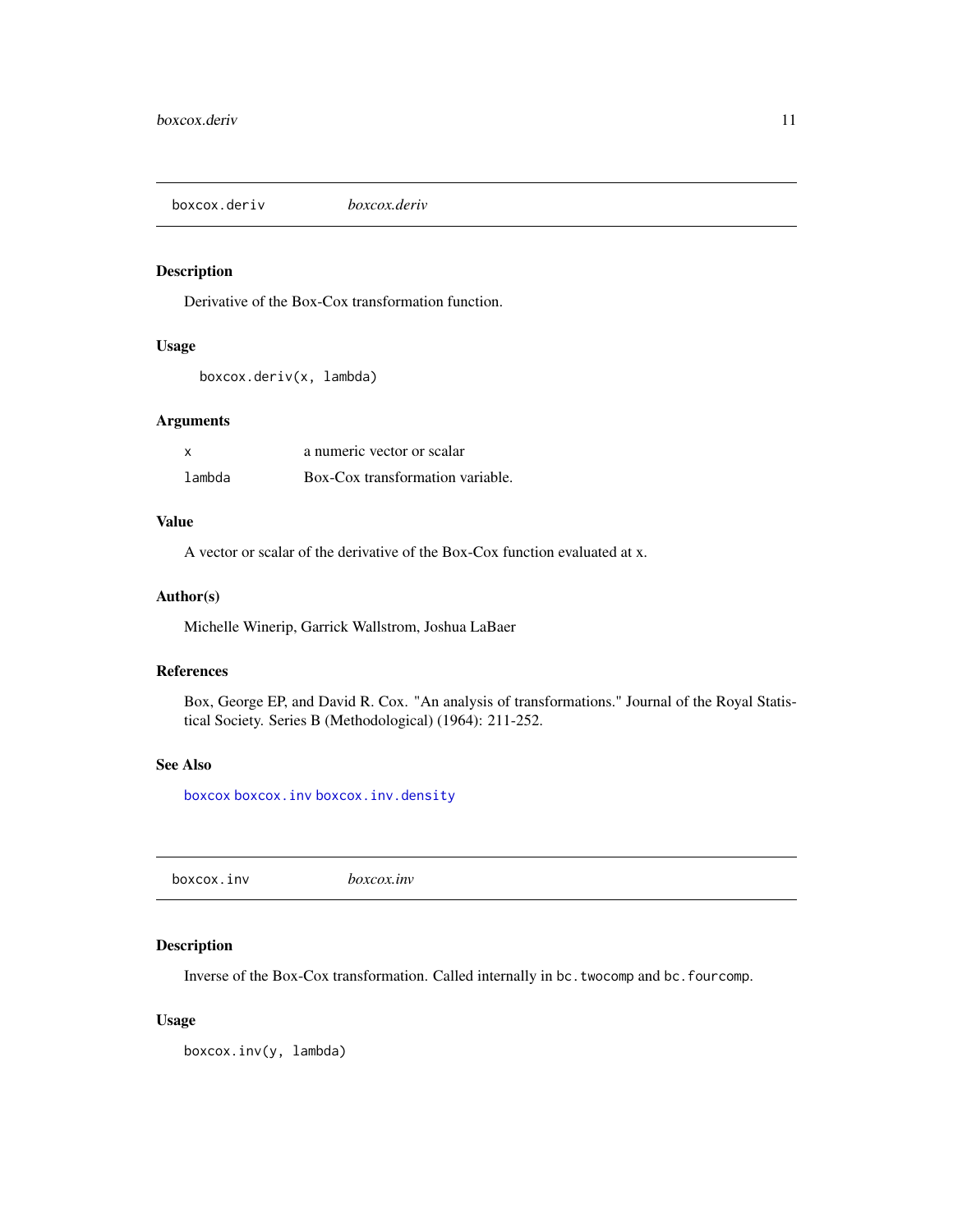#### <span id="page-11-0"></span>Arguments

|        | a numeric vector or scalar       |
|--------|----------------------------------|
| lambda | Box-Cox transformation variable. |

#### Value

A vector or scalar of the untransformed values of x.

#### Author(s)

Michelle Winerip, Garrick Wallstrom, Joshua LaBaer

#### References

Box, George EP, and David R. Cox. "An analysis of transformations." Journal of the Royal Statistical Society. Series B (Methodological) (1964): 211-252.

#### See Also

[boxcox](#page-9-1) [boxcox.deriv](#page-10-2) [boxcox.inv.density](#page-11-1)

<span id="page-11-1"></span>boxcox.inv.density *boxcox.inv.density*

## Description

A variable transformation that gives the probability density function (PDF) of the inverse Box-Cox transformation of a normal random variable. Called internally in plot.model.

## Usage

```
boxcox.inv.density(y, lambda, mu, sig)
```
#### Arguments

| - V    | a numeric vector or scalar                          |
|--------|-----------------------------------------------------|
| lambda | the transformation parameter                        |
| mu     | the mean of the transformed component               |
| sig    | the standard deviation of the transformed component |

## Value

A vector or scalar of the untransformed x values.

#### Author(s)

Michelle Winerip, Garrick Wallstrom, Joshua LaBaer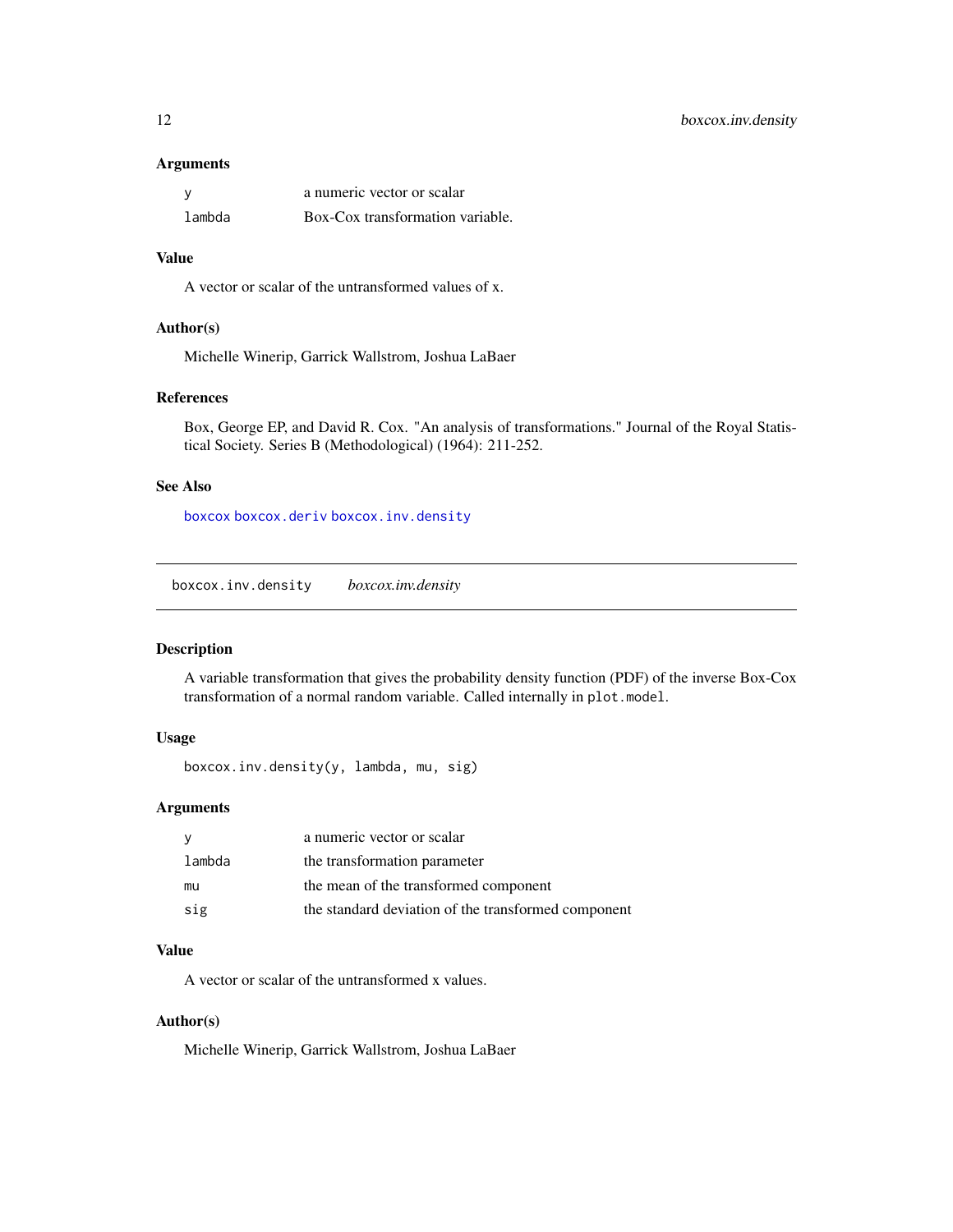## <span id="page-12-0"></span>em.twocomp.m1 13

#### References

Box, George EP, and David R. Cox. "An analysis of transformations." Journal of the Royal Statistical Society. Series B (Methodological) (1964): 211-252.

## See Also

[boxcox](#page-9-1) [boxcox.inv](#page-10-1) [boxcox.deriv](#page-10-2)

<span id="page-12-1"></span>em.twocomp.m1 *em.twocomp.m1*

#### Description

Expectation maximization (EM) algorithm for estimating two-component Gaussian mixtures in which all controls are constrained to one component and the cases follow a mixture of the two components (two component constrained model). This is used as an internal method and is called from bc.twocomp.

#### Usage

```
em.twocomp.m1(x.all, case.indicator, max.iters = 1000, errtol = 1e-09,
control.comp = 1, start.vals=NULL)
```
## Arguments

| x.all        | vector of cases and controls                                                                                        |
|--------------|---------------------------------------------------------------------------------------------------------------------|
|              | case indicator a vector of equal length to x.all with 1's in the case positions and 0's in the<br>control positions |
| max.iters    | the maximum number of iterations to run                                                                             |
| errtol       | Error tolerance level. Approximates convergence of the maximum log likeli-<br>hood value.                           |
| control.comp | indicator of which component contains the controls (1 or 2)                                                         |
| start.vals   | starting values for the EM algorithm. If NA, the starting values are estimated<br>from the data.                    |

## Value

| max.loglike  | the maximum log likelihood value for the algorithm          |
|--------------|-------------------------------------------------------------|
| mu           | estimated means for each component                          |
| sig          | estimated standard deviations for each component            |
| рi           | estimated proportion of cases in each component             |
| n.iters      | the number of iterations the algorithm took to converge     |
| control.comp | indicator of which component contains the controls (1 or 2) |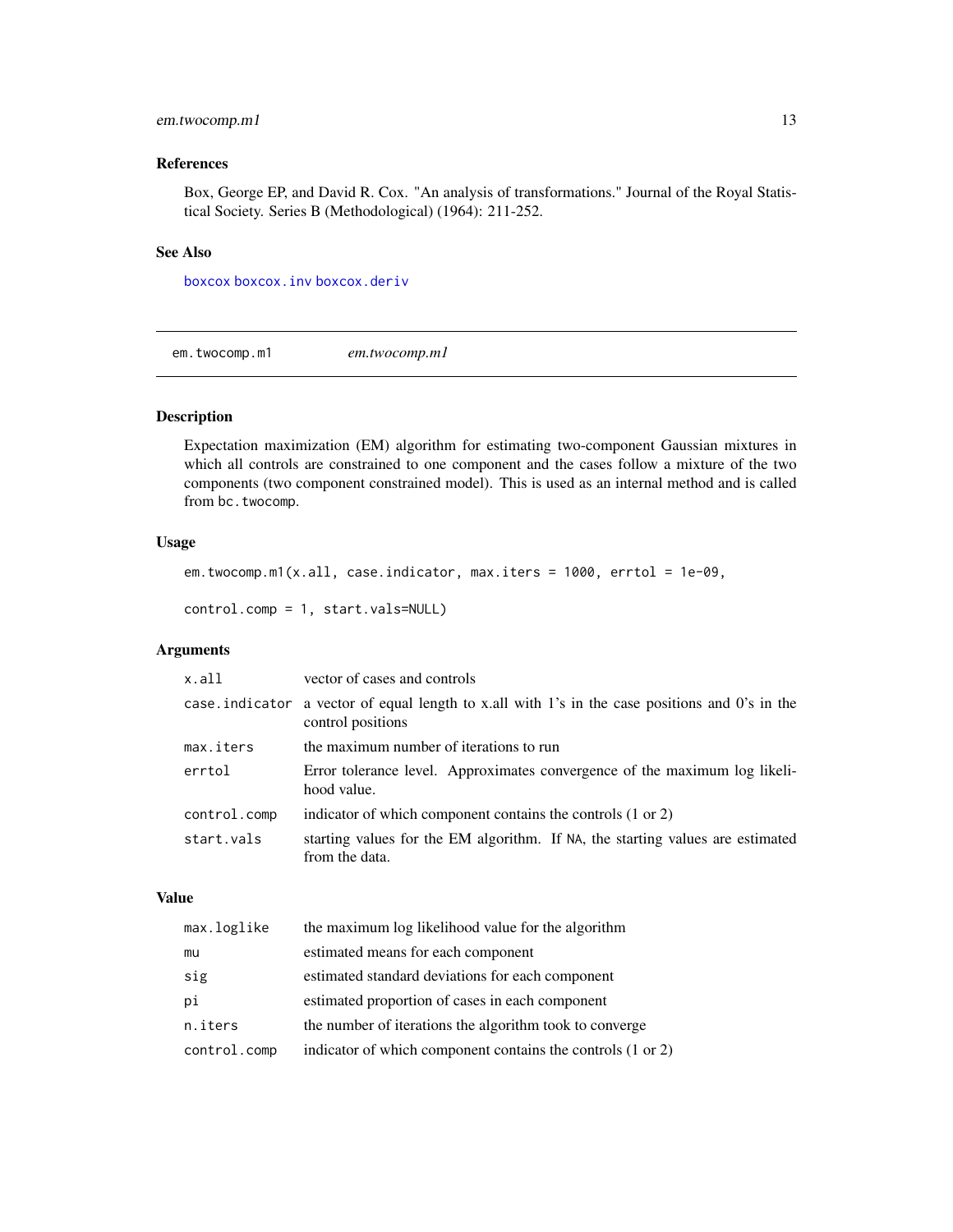#### <span id="page-13-0"></span>Author(s)

Michelle Winerip, Garrick Wallstrom, Joshua LaBaer

#### References

Dempster, Arthur P., Nan M. Laird, and Donald B. Rubin. "Maximum likelihood from incomplete data via the EM algorithm." Journal of the royal statistical society. Series B (methodological) (1977): 1-38.

## See Also

[bc.binorm](#page-3-1) [bc.twocomp](#page-6-1) [bc.fourcomp](#page-4-1) [em.twocomp.m2](#page-13-1) [em.twocomp.m3](#page-14-1)

<span id="page-13-1"></span>em.twocomp.m2 *em.twocomp.m2*

#### Description

Expectation maximization (EM) algorithm for estimating two-component Gaussian mixture models. This is used as an internal method and is called twice from bc.fourcomp: once for the cases and once for the controls (four component model).

#### Usage

```
em.twocomp.m2(x.all, max.iters = 1000, errtol = 1e-09, start.vals=NULL)
```
#### Arguments

| x.all      | vector of data                                                                                   |
|------------|--------------------------------------------------------------------------------------------------|
| max.iters  | the maximum number of iterations to run                                                          |
| errtol     | Error tolerance level. Approximates convergence of the maximum log likeli-<br>hood value.        |
| start.vals | starting values for the EM algorithm. If NA, the starting values are estimated<br>from the data. |

#### Value

| max.loglike | the maximum log likelihood value for the algorithm      |
|-------------|---------------------------------------------------------|
| mu          | estimated means for each component                      |
| sig         | estimated standard deviation for each component         |
| рi          | estimated proportion of data in each component          |
| n.iters     | the number of iterations the algorithm took to converge |

#### Author(s)

Michelle Winerip, Garrick Wallstrom, Joshua LaBaer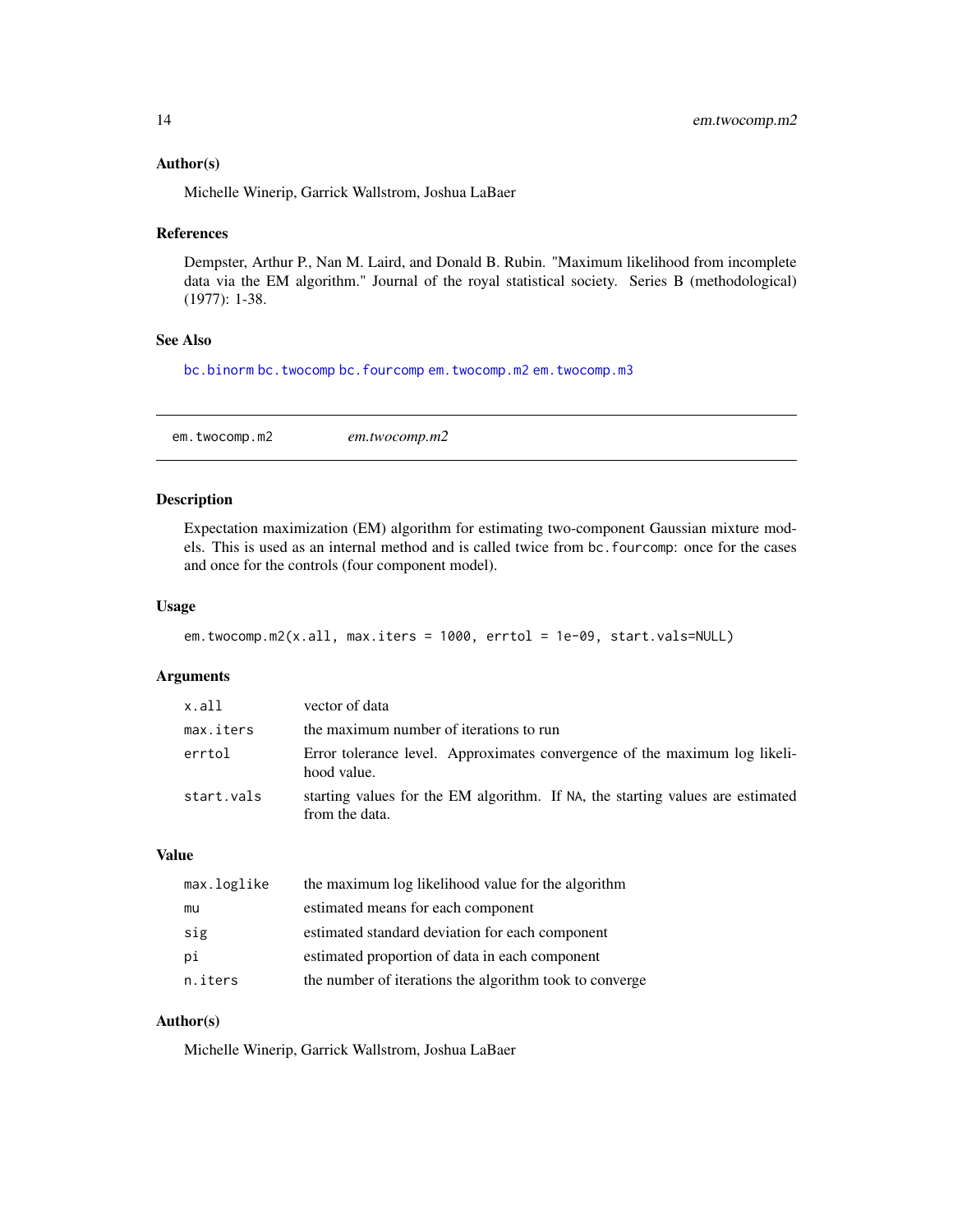## <span id="page-14-0"></span>em.twocomp.m3 15

#### References

Dempster, Arthur P., Nan M. Laird, and Donald B. Rubin. "Maximum likelihood from incomplete data via the EM algorithm." Journal of the royal statistical society. Series B (methodological) (1977): 1-38.

#### See Also

[bc.binorm](#page-3-1) [bc.twocomp](#page-6-1) [bc.fourcomp](#page-4-1) [em.twocomp.m1](#page-12-1) [em.twocomp.m3](#page-14-1)

<span id="page-14-1"></span>em.twocomp.m3 *em.twocomp.m3*

#### Description

Expectation maximization (EM) algorithm for estimating two-component Gaussian mixtures with different mixture proportions for cases and controls (two component unconstrained model). This is used as an internal method and is called from bc.twocomp.

## Usage

```
em.twocomp.m3(x.all, case.indicator, max.iters = 1000, errtol = 1e-09,
```

```
control.comp = 1, start.vals=NULL)
```
## Arguments

| x.all        | vector of cases and controls                                                                                        |
|--------------|---------------------------------------------------------------------------------------------------------------------|
|              | case indicator a vector of equal length to x.all with 1's in the case positions and 0's in the<br>control positions |
| max.iters    | the maximum number of iterations to run                                                                             |
| errtol       | Error tolerance level. Approximates convergence of the maximum log likeli-<br>hood value.                           |
| control.comp | indicator of which component contains the controls (1 or 2)                                                         |
| start.vals   | starting values for the EM algorithm. If NA, the starting values are estimated<br>from the data.                    |

#### Value

| max.loglike  | the maximum log likelihood value for the algorithm          |
|--------------|-------------------------------------------------------------|
| mu           | estimated means for each component                          |
| sig          | estimated standard deviations for each component            |
| pi.cs        | estimated proportion of cases in each component             |
| pi.ctrl      | estimated proportion of controls in each component          |
| n.iters      | the number of iterations the algorithm took to converge     |
| control.comp | indicator of which component contains the controls (1 or 2) |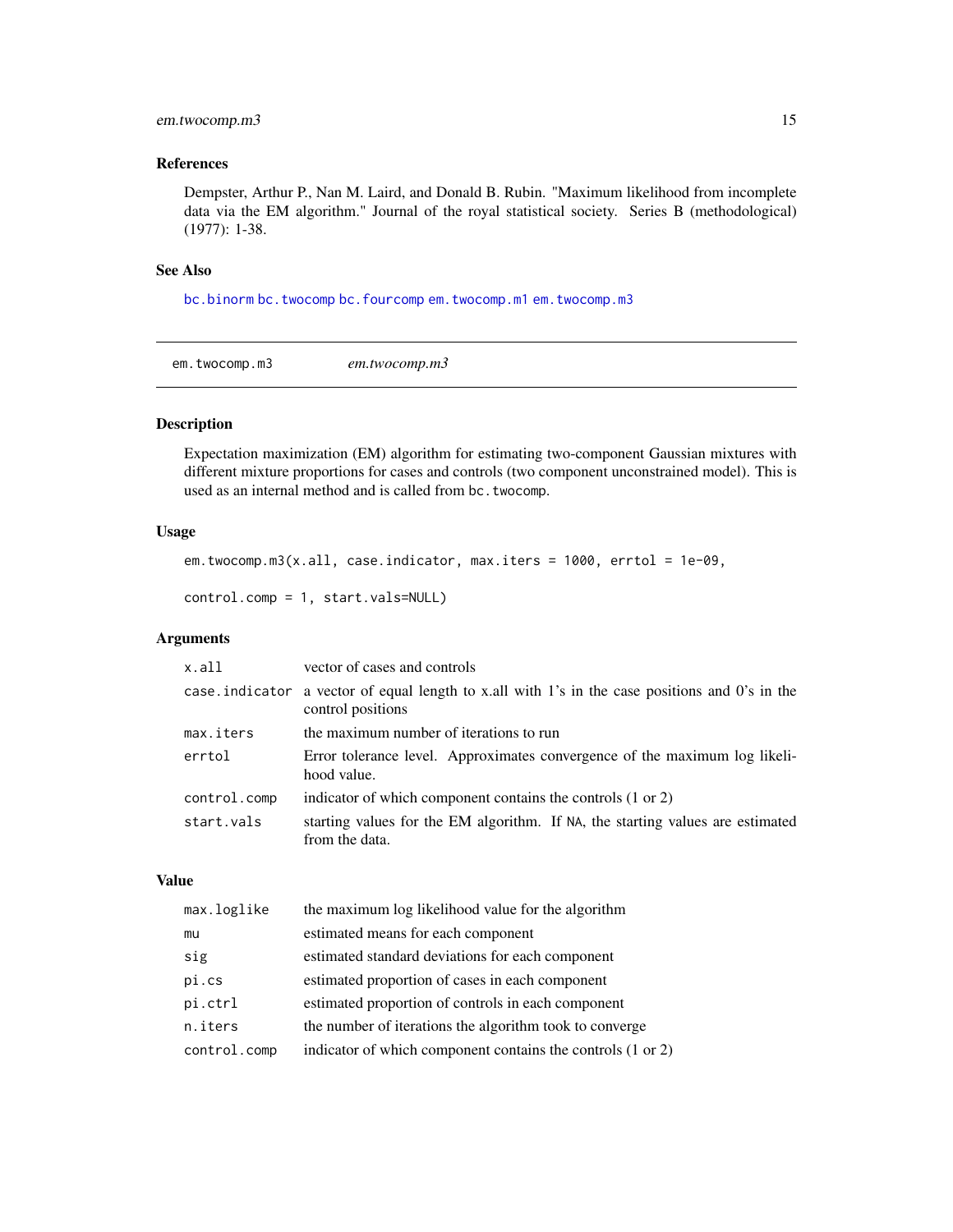#### Author(s)

Michelle Winerip, Garrick Wallstrom, Joshua LaBaer

## References

Dempster, Arthur P., Nan M. Laird, and Donald B. Rubin. "Maximum likelihood from incomplete data via the EM algorithm." Journal of the royal statistical society. Series B (methodological) (1977): 1-38.

#### See Also

[bc.binorm](#page-3-1) [bc.twocomp](#page-6-1) [bc.fourcomp](#page-4-1) [em.twocomp.m1](#page-12-1) [em.twocomp.m2](#page-13-1)

<span id="page-15-1"></span>

| ำmh∟<br>. |  |
|-----------|--|
|           |  |

## Description

An accessor function. Retrieves the transformation parameter, lambda, of a model object.

#### Usage

lambda(model)

## Arguments

model an object of type model from [bimixt.model](#page-7-1)

#### Value

The numeric value for the Box-Cox transformation parameter, lambda.

#### Author(s)

Michelle Winerip, Garrick Wallstrom, Joshua LaBaer

#### See Also

[mn](#page-17-1) [stdev](#page-26-1) [prop](#page-20-1) [maxll](#page-17-2) [type](#page-28-1)

```
case=rmix(50,10,1.2,15,1,.7)
control=rmix(50,10,1.2,15,1,.95)
model=bimixt.model(case=case,control=control, type="4c")
lambda(model)
```
<span id="page-15-0"></span>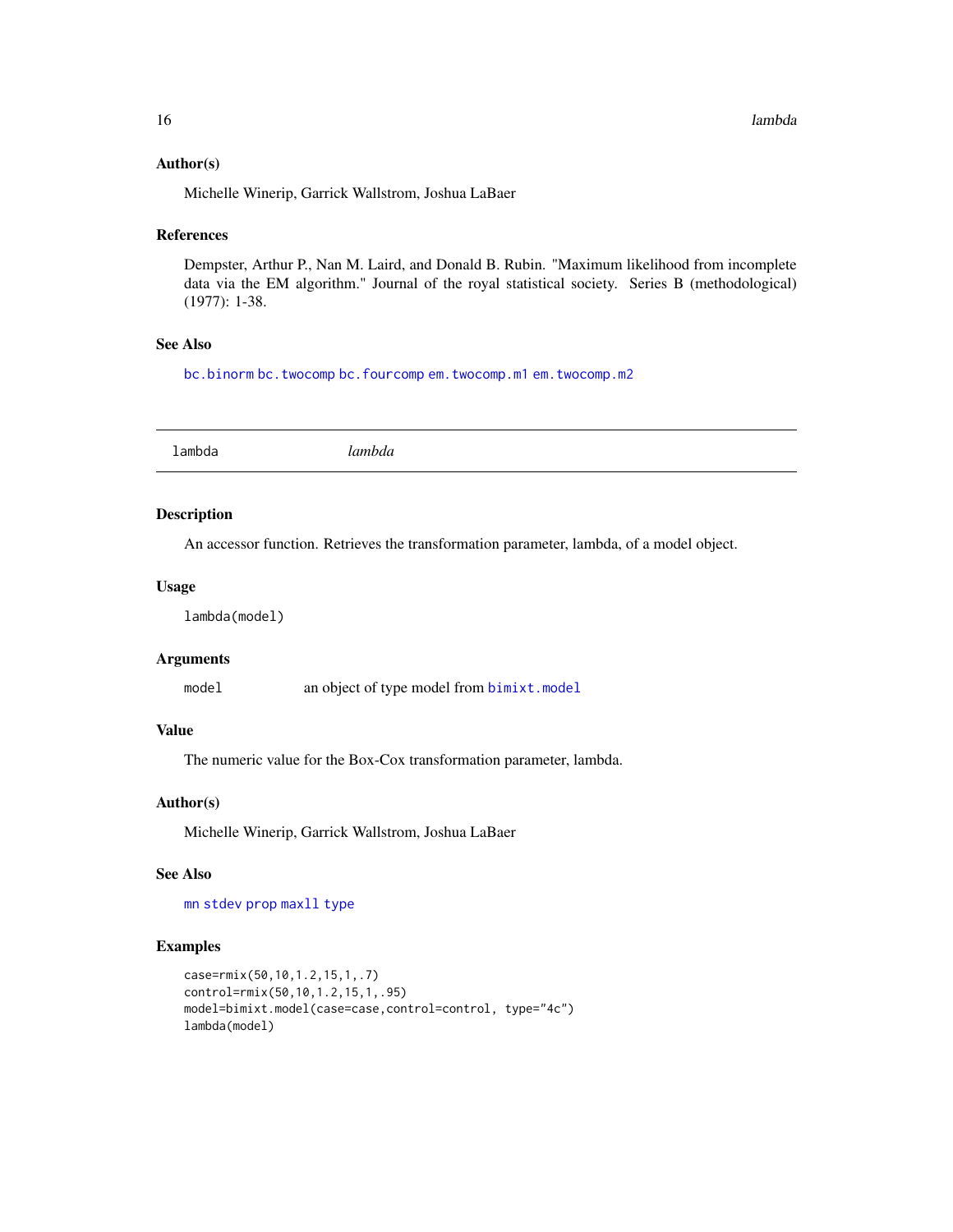<span id="page-16-0"></span>lr.test *lr.test*

## Description

Computes the likelihood ratio test to compare two bimixt models.

#### Usage

lr.test(model1, model2)

## Arguments

| model1 | an object of type model from bimixt.model.        |
|--------|---------------------------------------------------|
| model2 | an object of type model from <b>bimixt</b> .model |

## Details

The model fits for model1 and model2 will be compared using the likelihood ratio test. Models must have been fit on the same data sets.

#### Value

Returns a p-value indicating the significance of the likelihood ratio test.

## Author(s)

Michelle Winerip, Garrick Wallstrom, Joshua LaBaer

## See Also

[ROCauc](#page-22-1) [ROCpauc](#page-24-1) [ROCplot](#page-25-1)

```
case=rmix(50,10,1.2,15,1,.7)
control=rmix(50,10,1.2,15,1,.95)
model1=bimixt.model(case=case,control=control, type="4c")
model2=bimixt.model(case=case,control=control, type="binorm")
lr.test(model1, model2)
```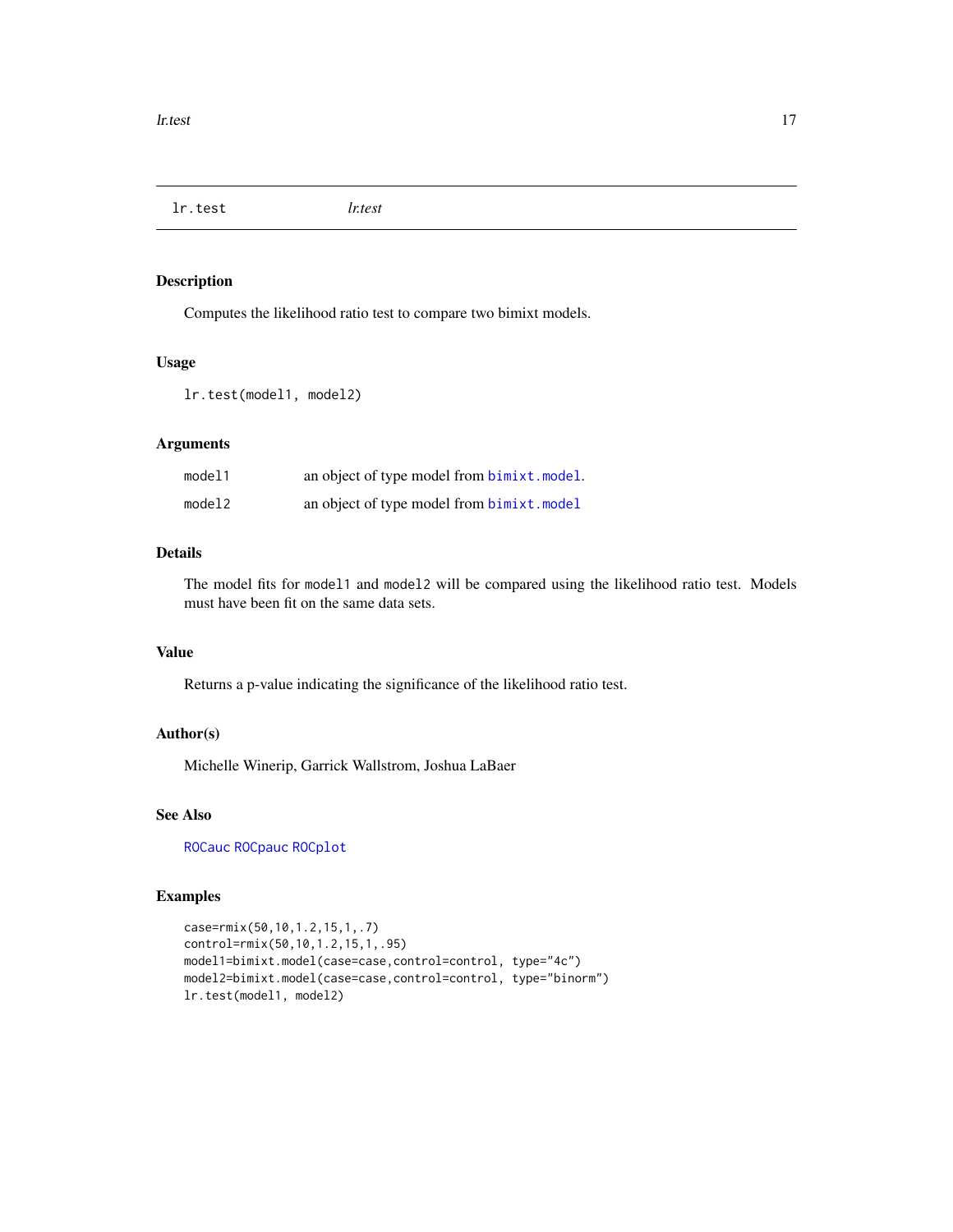<span id="page-17-2"></span><span id="page-17-0"></span>maxll *maxll*

#### Description

An accessor function. Retrieves the maximum log likelihood value of a model object.

## Usage

maxll(model)

## Arguments

model an object of type model from [bimixt.model](#page-7-1)

## Value

The numeric value for the maximum log likelihood value for the model.

#### Author(s)

Michelle Winerip, Garrick Wallstrom, Joshua LaBaer

#### See Also

[lambda](#page-15-1) [mn](#page-17-1) [stdev](#page-26-1) [prop](#page-20-1) [type](#page-28-1)

## Examples

```
case=rmix(50,10,1.2,15,1,.7)
control=rmix(50,10,1.2,15,1,.95)
model=bimixt.model(case=case,control=control, type="4c")
maxll(model)
```
<span id="page-17-1"></span>mn *mn*

## Description

An accessor function. Retrieves the component means of a model object.

#### Usage

mn(model, transformed = F)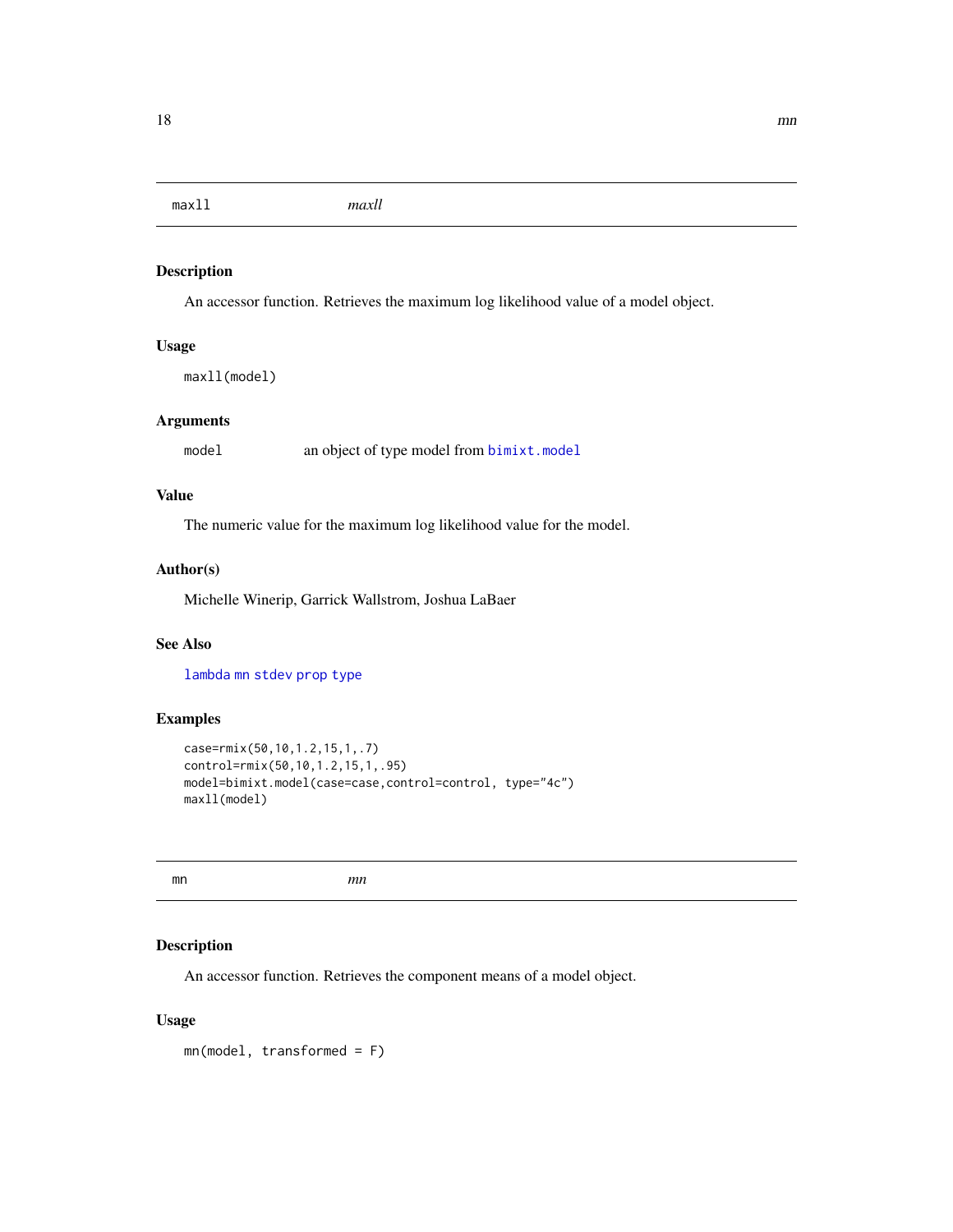## <span id="page-18-0"></span>plot.model 19

#### Arguments

| model       | an object of type model from <b>bimixt</b> .model                                                                                                                                                                                                                                                                                                                                             |
|-------------|-----------------------------------------------------------------------------------------------------------------------------------------------------------------------------------------------------------------------------------------------------------------------------------------------------------------------------------------------------------------------------------------------|
| transformed | A Boolean indicating whether to return the mean values on the transformed scale<br>(TRUE) or the original scale (FALSE default). The transformed means are esti-<br>mates of the Gaussian component means. The original scale means are Monte<br>Carlo estimates of the mean of the distribution of the inverse Box-Cox function<br>applied to the estimated Gaussian component distribution. |

## Value

| cases    | A vector (or scalar) of numeric values for the mean of each case component in<br>the model.    |
|----------|------------------------------------------------------------------------------------------------|
| controls | A vector (or scalar) of numeric values for the mean of each control component<br>in the model. |

#### Author(s)

Michelle Winerip, Garrick Wallstrom, Joshua LaBaer

#### See Also

[lambda](#page-15-1) [stdev](#page-26-1) [prop](#page-20-1) [maxll](#page-17-2) [type](#page-28-1)

## Examples

```
case=rmix(50,10,1.2,15,1,.7)
control=rmix(50,10,1.2,15,1,.95)
model=bimixt.model(case=case,control=control, type="4c")
mn(model)
```
<span id="page-18-1"></span>plot.model *plot.model*

## Description

Plot method for a mixture model object.

#### Usage

```
## S3 method for class 'model'
plot(x, histogram = T, breaks = "Sturges", main = model$type,
cols = c("#008ED6", "#990033"), ylab = "Density", xlab = "", ...)
```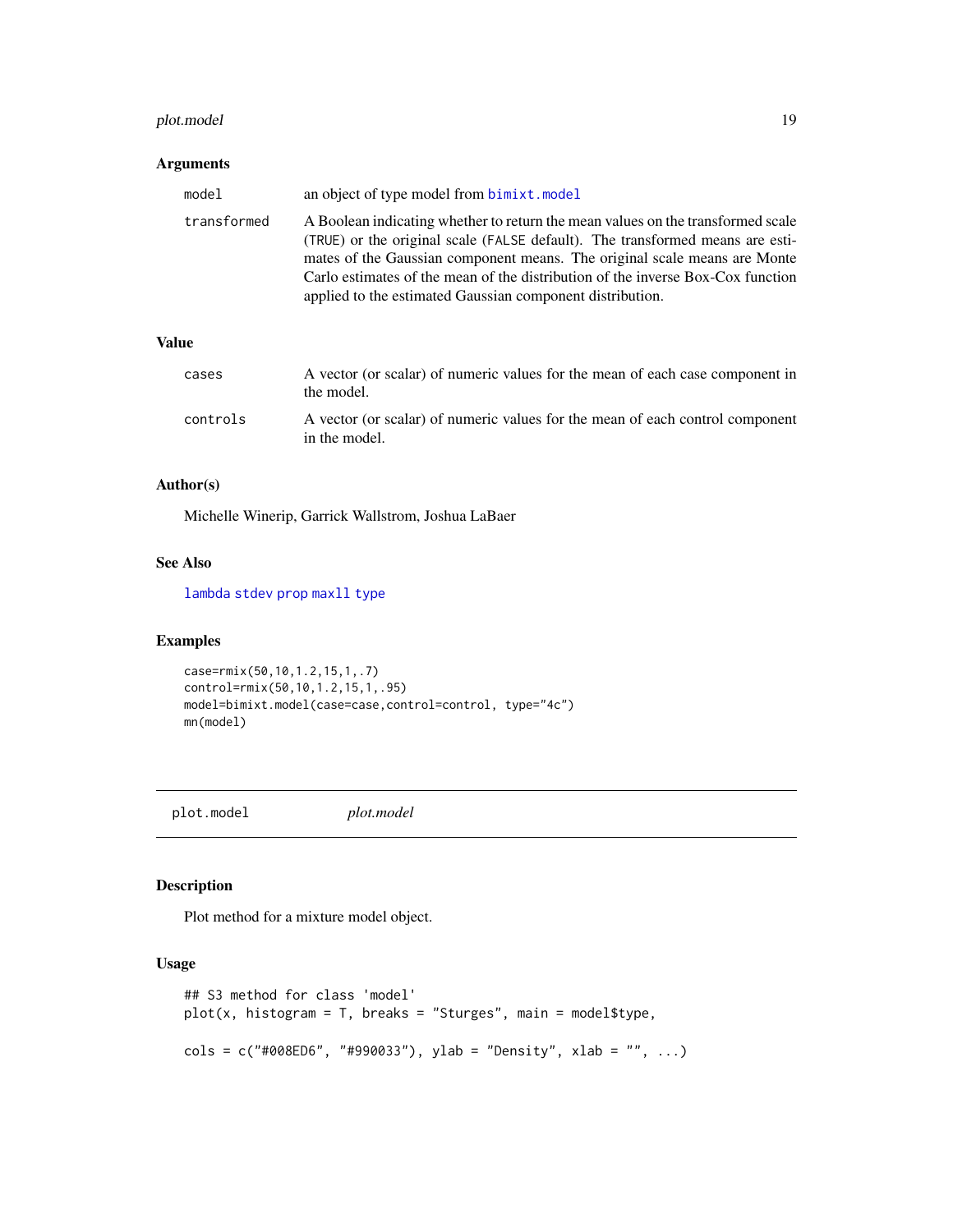## Arguments

| $\mathsf{x}$ | an object of type model from <b>bimixt</b> .model                                                                                          |
|--------------|--------------------------------------------------------------------------------------------------------------------------------------------|
| histogram    | a Boolean indicating whether to plot a histogram of the original data (default $=$<br>true). Histogram is plotted using the hist function. |
| breaks       | the types of breaks to be used in hist                                                                                                     |
| main         | a character string to be used as the title of the plot                                                                                     |
| cols         | a vector of length 2 specifying the colors of the components c(color of control component, color of                                        |
| ylab         | y label of the plot                                                                                                                        |
| xlab         | x label of the plot                                                                                                                        |
| $\ddotsc$    | Not used.                                                                                                                                  |
|              |                                                                                                                                            |

## Value

Plots a model object.

#### Author(s)

Michelle Winerip, Garrick Wallstrom, Joshua LaBaer

## See Also

[summary.model](#page-27-1) [print.model](#page-19-1)

## Examples

```
case=rmix(50,10,1.2,15,1,.7)
control=rmix(50,10,1.2,15,1,.95)
model=bimixt.model(case=case,control=control, type="4c")
plot(model)
```
<span id="page-19-1"></span>print.model *print.model*

## Description

Print method for a mixture model object.

#### Usage

## S3 method for class 'model'  $print(x, \ldots)$ 

## Arguments

|          | an object of type model from bimixt.model |
|----------|-------------------------------------------|
| $\cdots$ | Not used.                                 |

<span id="page-19-0"></span>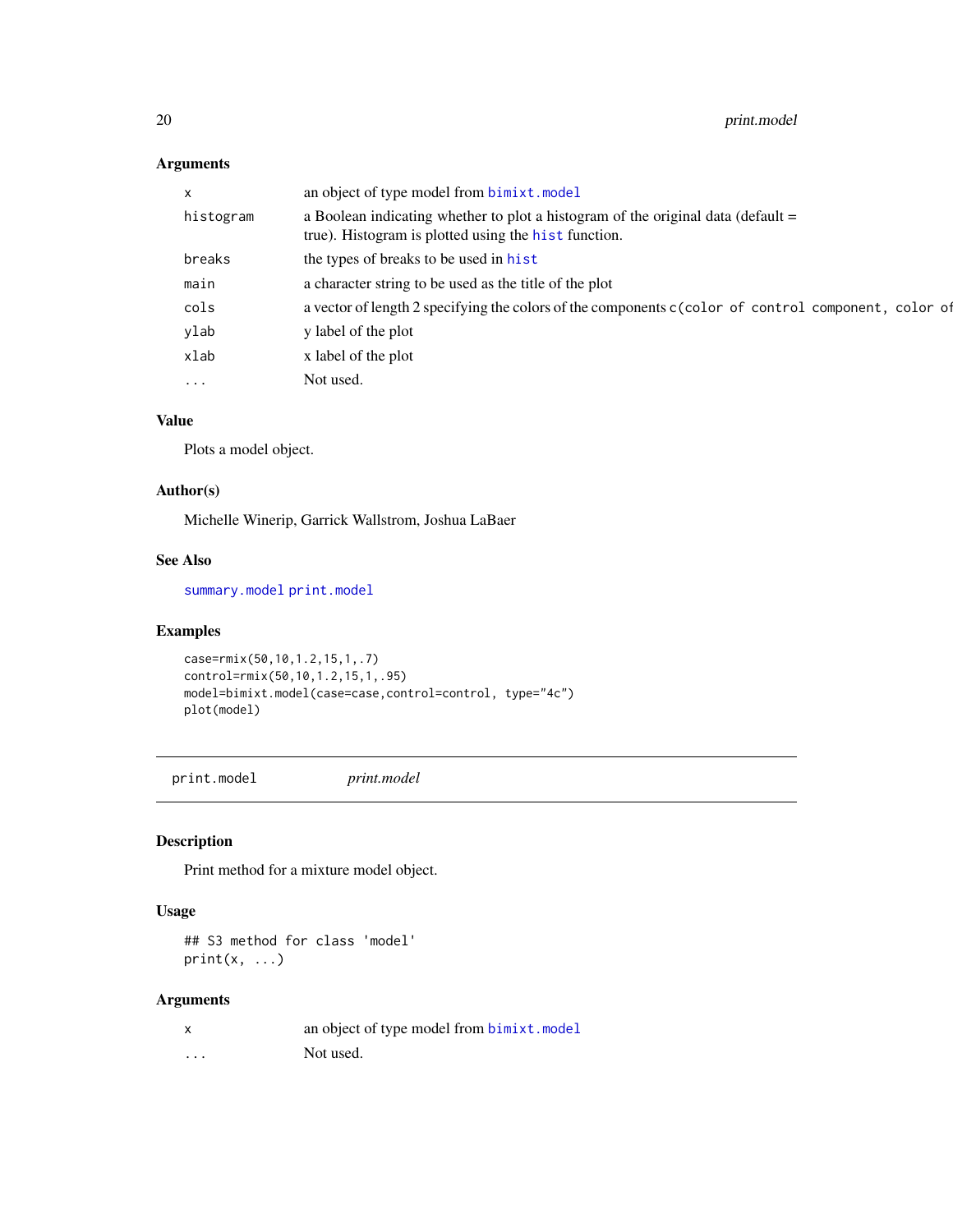<span id="page-20-0"></span>prop 21

## Value

Values used in fitting a mixture model object.

## Author(s)

Michelle Winerip, Garrick Wallstrom, Joshua LaBaer

#### See Also

[summary.model](#page-27-1) [plot.model](#page-18-1)

## Examples

```
case=rmix(50,10,1.2,15,1,.7)
control=rmix(50,10,1.2,15,1,.95)
model=bimixt.model(case=case,control=control, type="4c")
print(model)
```

```
prop prop
```
## Description

An accessor function. Retrieves the case component proportions and control component proportions of a model object.

#### Usage

prop(model)

## Arguments

|  | model | an object of type model from bimixt.model |  |
|--|-------|-------------------------------------------|--|
|--|-------|-------------------------------------------|--|

#### Value

| cases    | A vector (or scalar) of numeric values for the proportion of cases in each case<br>component of the model.       |
|----------|------------------------------------------------------------------------------------------------------------------|
| controls | A vector (or scalar) of numeric values for the proportion of controls in each<br>control component of the model. |

#### Author(s)

Michelle Winerip, Garrick Wallstrom, Joshua LaBaer

#### See Also

[lambda](#page-15-1) [mn](#page-17-1) [stdev](#page-26-1) [maxll](#page-17-2) [type](#page-28-1)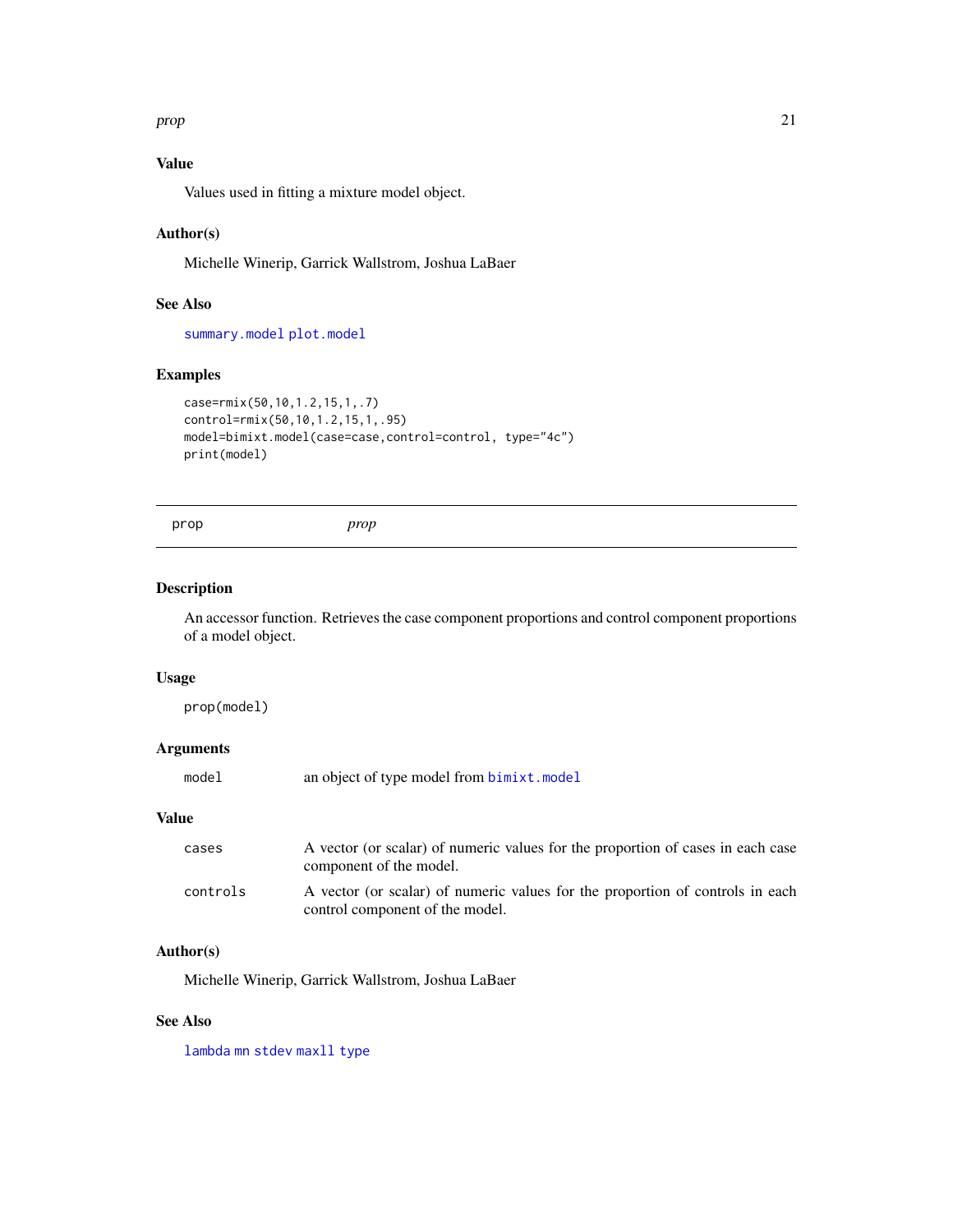#### 22 rmix

## Examples

```
case=rmix(50,10,1.2,15,1,.7)
control=rmix(50,10,1.2,15,1,.95)
model=bimixt.model(case=case,control=control, type="4c")
prop(model)
```
rmix *rmix*

## Description

Creates a random sample from a normal mixture distribution with two components.

## Usage

rmix(n, mu1, s1, mu2, s2, p1)

## Arguments

| n              | size of random sample                       |
|----------------|---------------------------------------------|
| mu1            | mean of first component                     |
| s1             | standard deviation of first component       |
| mu2            | mean of second component                    |
| s <sub>2</sub> | standard deviation of second component      |
| p1             | proportion of values in the first component |

#### Value

A vector of n numeric values from a sample mixture distribution.

#### Author(s)

Michelle Winerip, Garrick Wallstrom, Joshua LaBaer

## Examples

rmix(30,5,1,10,1.2,.95)

<span id="page-21-0"></span>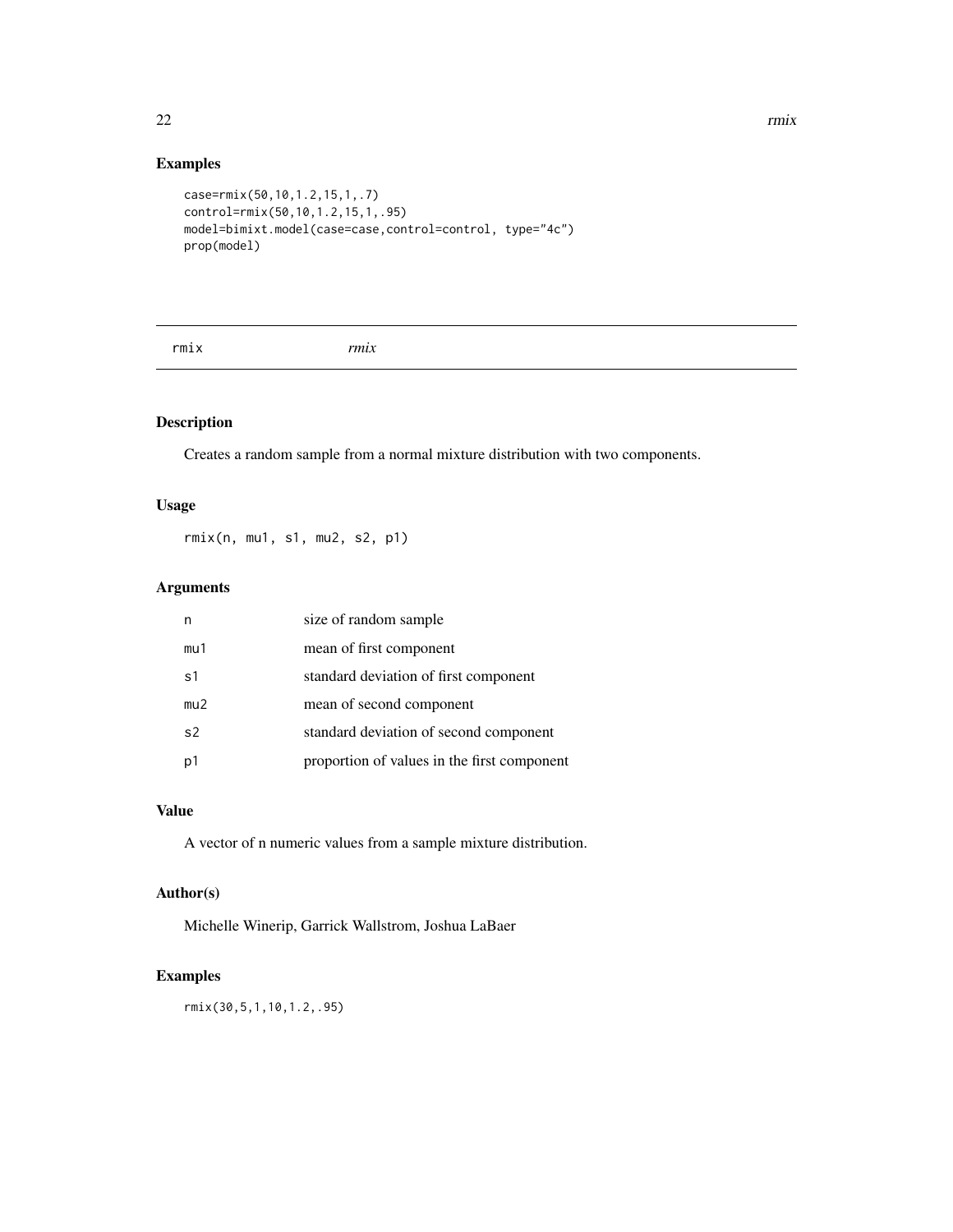<span id="page-22-1"></span><span id="page-22-0"></span>

#### Description

Finds the area under the ROC curve.

#### Usage

ROCauc(model, direction = "auto")

#### **Arguments**

| model     | an object of type model from bimixt.model                                                                                                                                                                                                                                                                                                                                                                                      |
|-----------|--------------------------------------------------------------------------------------------------------------------------------------------------------------------------------------------------------------------------------------------------------------------------------------------------------------------------------------------------------------------------------------------------------------------------------|
| direction | same as roc: the direction in which to make the comparison. "auto" (default):<br>automatically define in which group the median is higher and take the direction<br>accordingly. ">": if the values for the control group are higher than the values<br>of the case group (controls $> t \geq$ cases). "<": if the values for the control group<br>are lower than the values of the case group (controls $lt$ t $lt$ = cases). |

#### Value

Returns the area under the curve (AUC) for the fitted and empirical receiver operator characteristic (ROC) curves. The empirical AUC value is calculated using the pROC package.

#### Author(s)

Michelle Winerip, Garrick Wallstrom, Joshua LaBaer

## References

Xavier Robin, Natacha Turck, Alexandre Hainard, Natalia Tiberti, Fr?d?rique Lisacek, Jean-Charles Sanchez and Markus M?ller (2011). "pROC: an open-source package for R and S+ to analyze and compare ROC curves". BMC Bioinformatics, 12, p. 77. DOI: 10.1186/1471-2105-12-77

## See Also

[auc](#page-0-0) [ROCpauc](#page-24-1) [ROCcoords](#page-23-1) [ROCplot](#page-25-1)

```
cases=rmix(50,10,1.2,20,1.3,.7)
controls=rmix(50,9,1.1,17,1.3,.95)
model=bimixt.model(cases,controls,"4c")
ROCauc(model)
```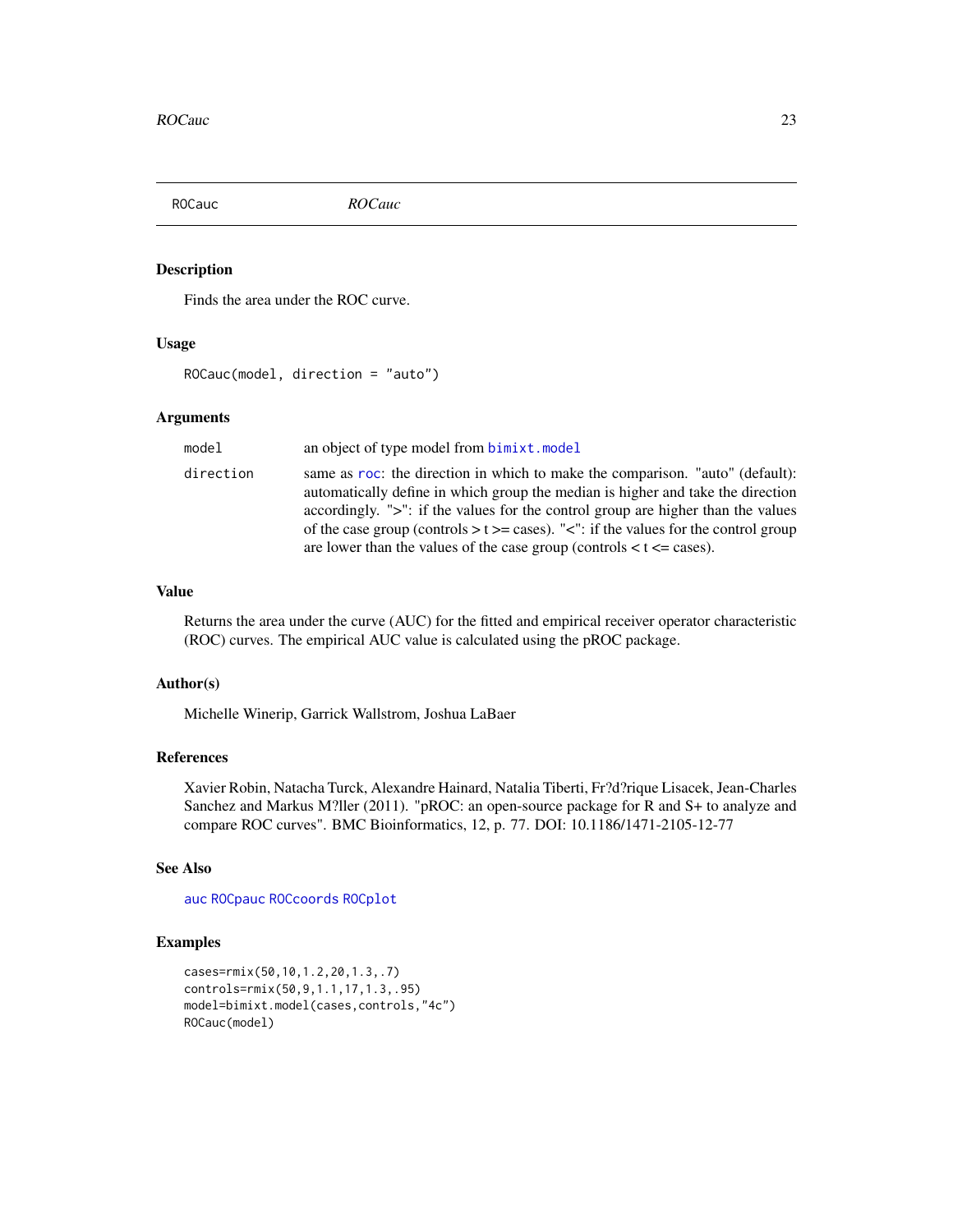<span id="page-23-1"></span><span id="page-23-0"></span>ROCcoords *ROCcoords*

## Description

Takes in a threshold, specificity, or sensitivity value and calculates the other two values.

## Usage

ROCcoords(model, direction = "auto", x, input)

#### Arguments

| model        | an object of type model from <b>bimixt</b> .model                                                                                                                                                                                                                                                                                                                                                                              |
|--------------|--------------------------------------------------------------------------------------------------------------------------------------------------------------------------------------------------------------------------------------------------------------------------------------------------------------------------------------------------------------------------------------------------------------------------------|
| direction    | same as roc: the direction in which to make the comparison. "auto" (default):<br>automatically define in which group the median is higher and take the direction<br>accordingly. ">": if the values for the control group are higher than the values<br>of the case group (controls $> t \geq$ cases). "<": if the values for the control group<br>are lower than the values of the case group (controls $lt$ t $lt$ = cases). |
| $\mathsf{x}$ | The numeric value for the input. If input is "sensitivity" or "specificity" x must<br>be between $0$ and $1$ .                                                                                                                                                                                                                                                                                                                 |
| input        | A string that defines what the input type is. Valid inputs are "sensitivity", "speci-<br>ficity", or "threshold". These can be shortened to "sens", "spec", "thr" or "se",<br>" $sp$ ", " $t$ ".                                                                                                                                                                                                                               |

## Value

Returns a numeric vector with the values of threshold, specificity, and sensitivity.

#### Author(s)

Michelle Winerip, Garrick Wallstrom, Joshua LaBaer

## See Also

[coords](#page-0-0) [ROCauc](#page-22-1) [ROCpauc](#page-24-1) [ROCplot](#page-25-1)

```
cases=rmix(50,10,1.2,20,1.3,.7)
controls=rmix(50,9,1.1,17,1.3,.95)
model=bimixt.model(cases,controls,"4c")
ROCcoords(model,x=.95,input="sens")
ROCcoords(model,x=.95,input="spec")
ROCcoords(model,x=9,input="thr")
```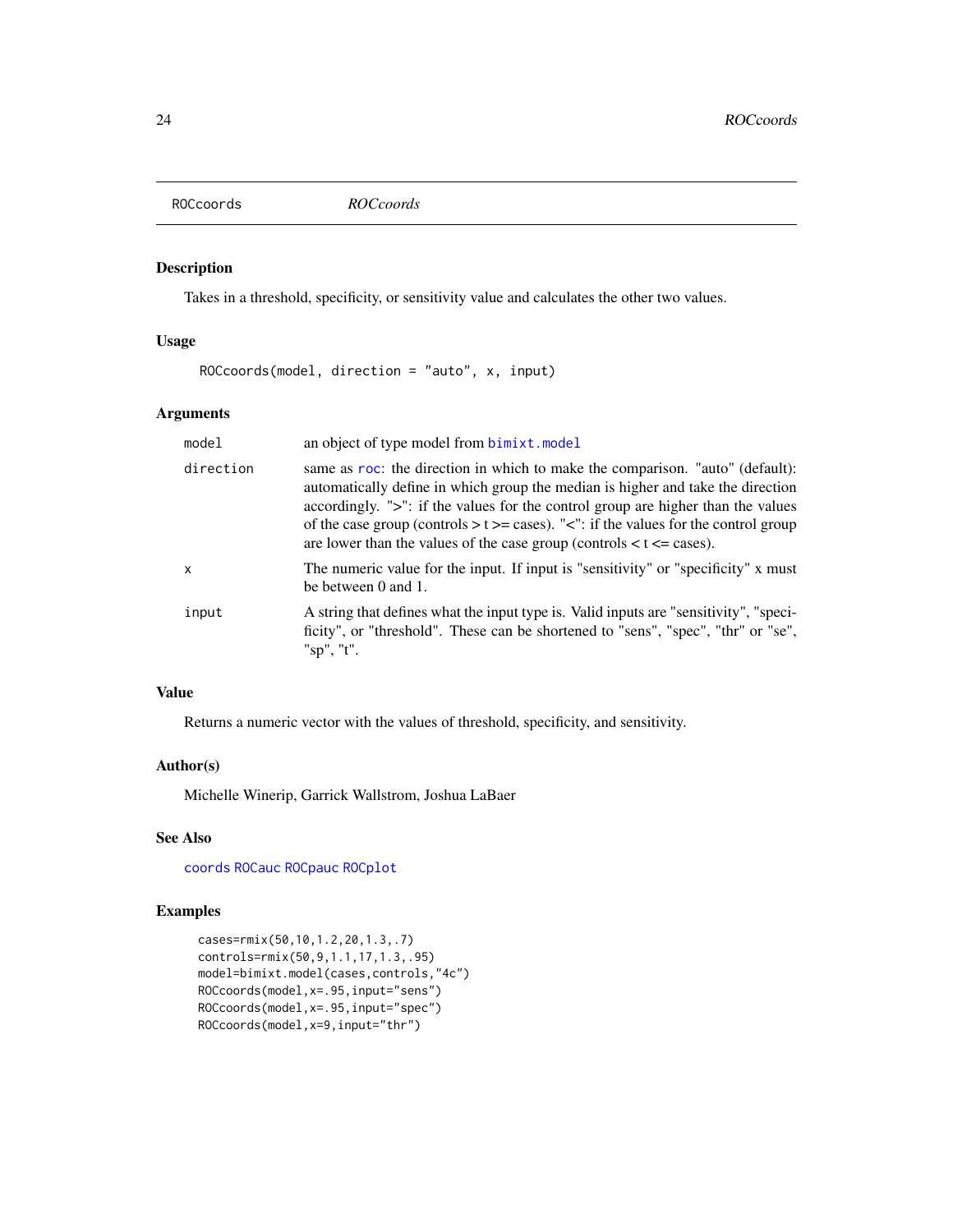<span id="page-24-1"></span><span id="page-24-0"></span>ROCpauc *ROCpauc*

#### Description

Finds the partial area under the ROC curve.

#### Usage

ROCpauc(model, spec.lower =  $0.95$ , spec.upper = 1, direction = "auto")

#### Arguments

| model      | an object of type model from <b>bimixt</b> .model                                                                                                                                                                                                                                                                                                                                                                                                                   |
|------------|---------------------------------------------------------------------------------------------------------------------------------------------------------------------------------------------------------------------------------------------------------------------------------------------------------------------------------------------------------------------------------------------------------------------------------------------------------------------|
| spec.lower | a value between 0 and 1 that serves as the lower bound of the specificity to be<br>used in the PAUC calculation                                                                                                                                                                                                                                                                                                                                                     |
| spec.upper | a value between 0 and 1 that serves as the upper bound of the specificity to be<br>used in the PAUC calculation                                                                                                                                                                                                                                                                                                                                                     |
| direction  | same as roc: the direction in which to make the comparison. "auto" (default):<br>automatically define in which group the median is higher and take the direction<br>accordingly. ">": if the predictor values for the control group are higher than the<br>values of the case group (controls $> t \ge$ cases). " $\lt$ ": if the predictor values for<br>the control group are lower or equal than the values of the case group (controls<br>$lt$ t $lt$ = cases). |

## Value

Returns the partial area under the curve (pAUC) for the fitted and empirical receiver operator characteristic (ROC) curves between spec.lower and spec.upper. The empirical pAUC value is calculated using the pROC package.

## Author(s)

Michelle Winerip, Garrick Wallstrom, Joshua LaBaer

## References

Xavier Robin, Natacha Turck, Alexandre Hainard, et al. (2011) "pROC: an open-source package for R and S+ to analyze and compare ROC curves". BMC Bioinformatics, 7, 77. DOI: 10.1186/1471- 2105-12-77.

## See Also

[auc](#page-0-0) [ROCauc](#page-22-1) [ROCcoords](#page-23-1) [ROCplot](#page-25-1)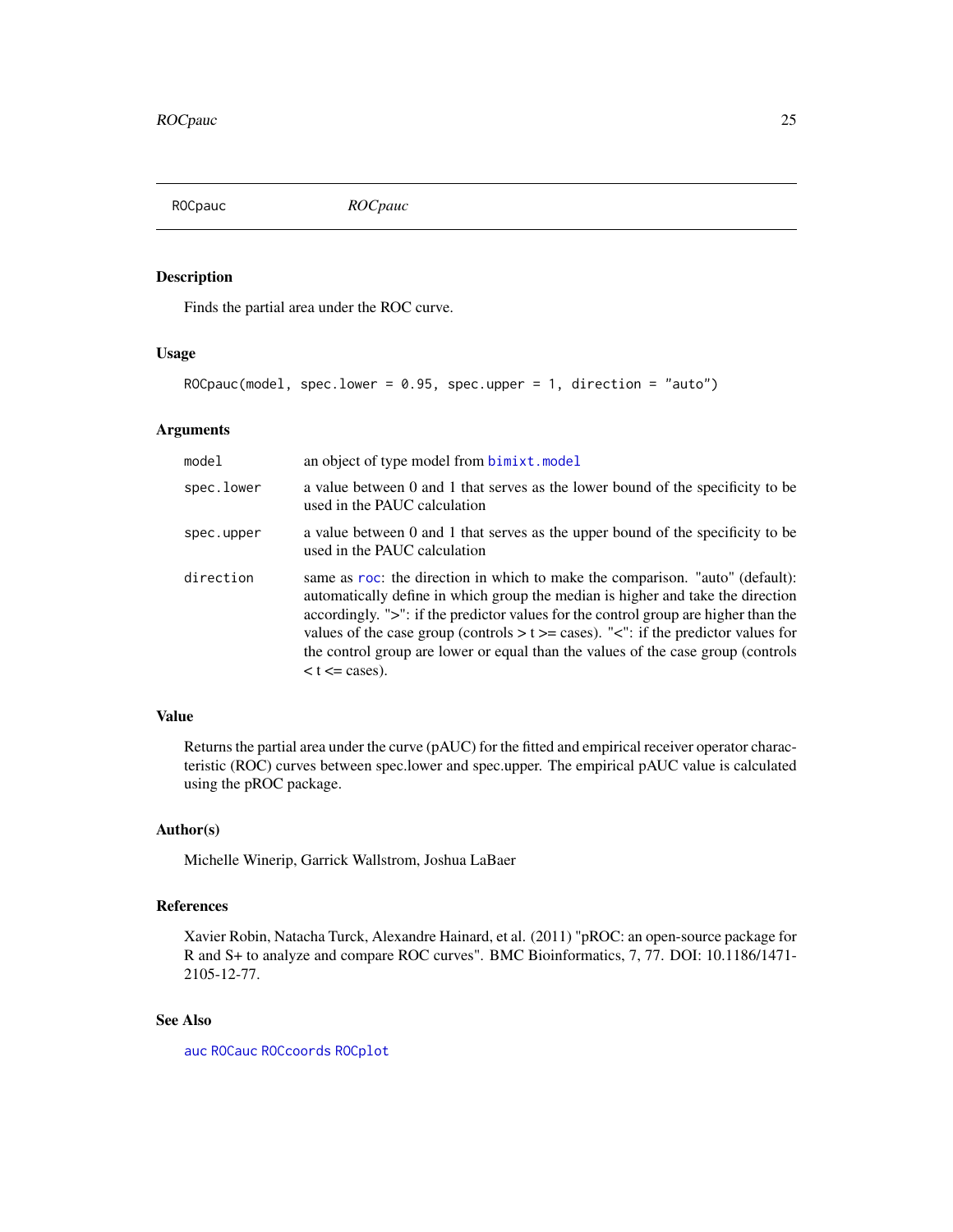## Examples

```
cases=rmix(50,10,1.2,20,1.3,.7)
controls=rmix(50,9,1.1,17,1.3,.95)
model= bimixt.model(cases,controls,"4c")
ROCpauc(model, spec.lower = .85, spec.upper = 1)
```
<span id="page-25-1"></span>ROCplot *ROCplot*

## Description

Creates a ROC plot.

#### Usage

```
ROCplot(model, direction = "auto")
```
## Arguments

| model     | an object of type model from bimixt.model                                                                                                                                                                                                                                                                                                                                                                                                            |
|-----------|------------------------------------------------------------------------------------------------------------------------------------------------------------------------------------------------------------------------------------------------------------------------------------------------------------------------------------------------------------------------------------------------------------------------------------------------------|
| direction | same as roc: same as pROC: the direction in which to make the comparison.<br>"auto" (default): automatically define in which group the median is higher and<br>take the direction accordingly. ">": if the values for the control group are higher<br>than the values of the case group (controls $> t \ge$ cases). " $\lt$ ": if the values for<br>the control group are lower than the values of the case group (controls $\lt t \lt =$<br>cases). |

## Value

Plots empirical and model-based estimates of the receiver operator characteristic (ROC) curve. The empirical plot comes from the pROC package.

#### Author(s)

Michelle Winerip, Garrick Wallstrom, Joshua LaBaer

## References

Xavier Robin, Natacha Turck, Alexandre Hainard, et al. (2011) "pROC: an open-source package for R and S+ to analyze and compare ROC curves". BMC Bioinformatics, 7, 77. DOI: 10.1186/1471- 2105-12-77.

## See Also

[auc](#page-0-0) [ROCcoords](#page-23-1) [ROCauc](#page-22-1) [ROCpauc](#page-24-1)

<span id="page-25-0"></span>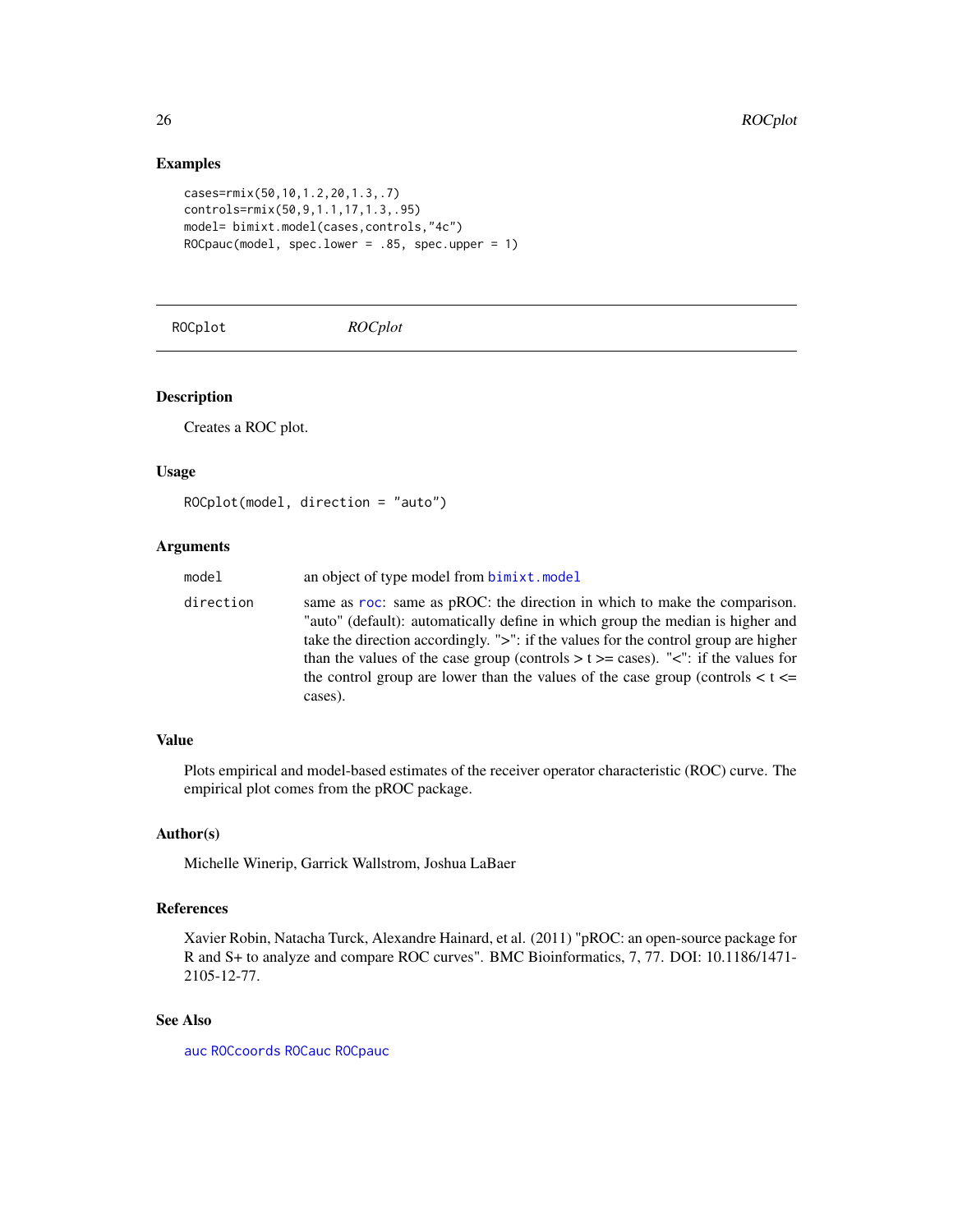#### <span id="page-26-0"></span>stdev 27

## Examples

```
cases=rmix(50,10,1.2,20,1.3,.7)
controls=rmix(50,9,1.1,17,1.3,.95)
model=bimixt.model(cases,controls,"4c")
ROCplot(model)
```
<span id="page-26-1"></span>stdev *stdev*

#### Description

An accessor function. Retrieves the component standard deviations of a model object.

#### Usage

```
stdev(model, transformed = F)
```
## Arguments

| model       | an object of type model from bimixt.model                                                                                                                                                                                                                                                                                                                                                                                         |
|-------------|-----------------------------------------------------------------------------------------------------------------------------------------------------------------------------------------------------------------------------------------------------------------------------------------------------------------------------------------------------------------------------------------------------------------------------------|
| transformed | A Boolean indicating whether to return the standard deviation values on the<br>transformed scale (TRUE) or the original scale (FALSE default). The transformed<br>standard deviations are estimates of the Gaussian component standard devia-<br>tions. The original scale standard deviations are Monte Carlo estimates of the<br>standard deviation of the inverse Box-Cox of the estimated Gaussian component<br>distribution. |
|             |                                                                                                                                                                                                                                                                                                                                                                                                                                   |

#### Value

| cases    | A vector (or scalar) of numeric values for the standard deviation of each case<br>component in the model.    |
|----------|--------------------------------------------------------------------------------------------------------------|
| controls | A vector (or scalar) of numeric values for the standard deviation of each control<br>component in the model. |

#### Author(s)

Michelle Winerip, Garrick Wallstrom, Joshua LaBaer

#### See Also

[lambda](#page-15-1) [mn](#page-17-1) [prop](#page-20-1) [maxll](#page-17-2) [type](#page-28-1)

```
case=rmix(50,10,1.2,15,1,.7)
control=rmix(50,10,1.2,15,1,.95)
model=bimixt.model(case=case,control=control, type="4c")
stdev(model)
```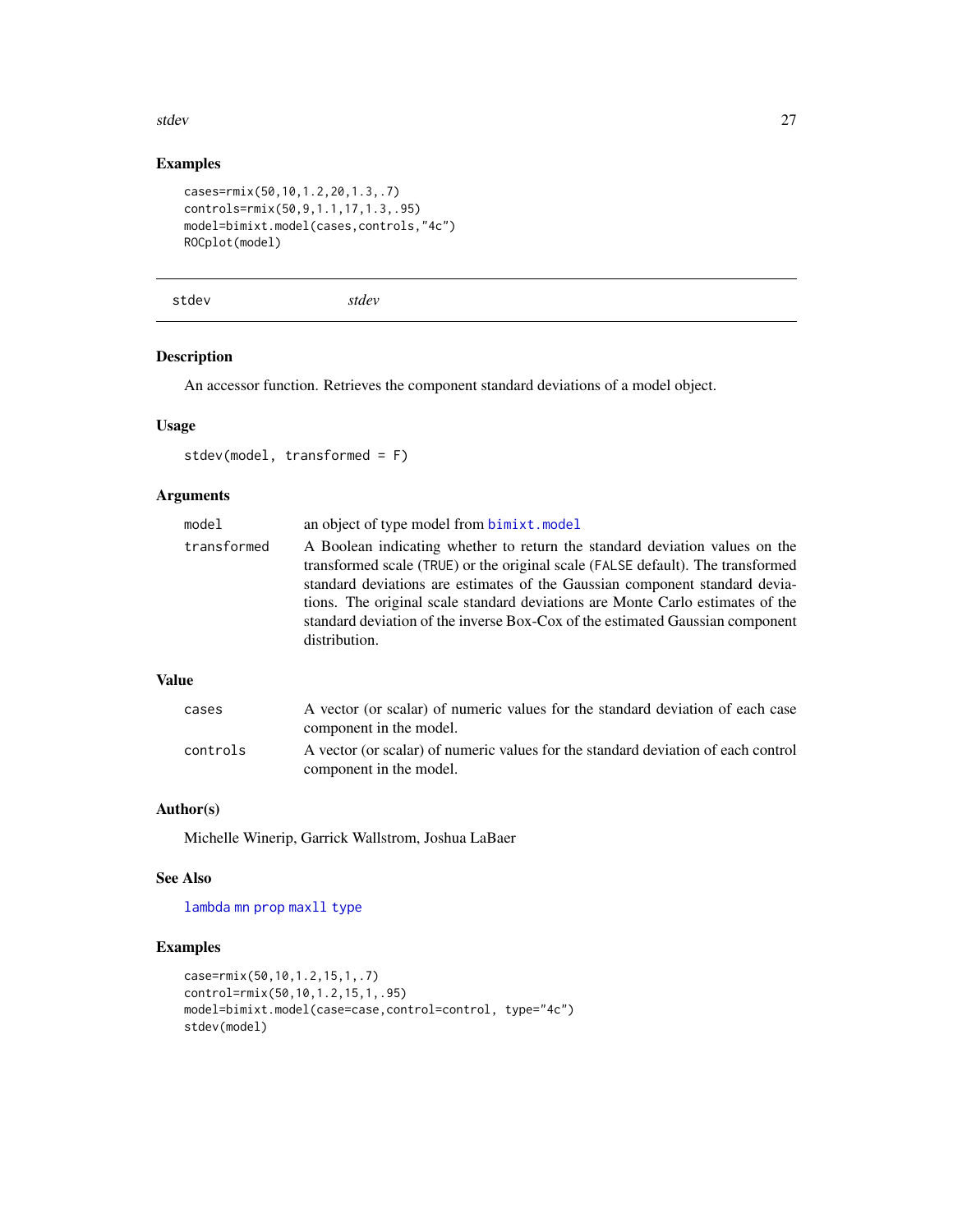<span id="page-27-1"></span><span id="page-27-0"></span>summary.model *summary.model*

#### Description

Summary method for a mixture model object.

#### Usage

```
## S3 method for class 'model'
summary(object, ...)
```
#### Arguments

| object   | an object of type model from bimixt.model |
|----------|-------------------------------------------|
| $\cdots$ | Not used.                                 |

#### Value

Gives a table with the estimated means and standard deviations of the Gaussian components (following the Box-Cox transformation), the estimated means and standard deviations of the untransformed components (before transforming for normality), and the estimated case and control proportions for each component in the mixture model.

#### Author(s)

Michelle Winerip, Garrick Wallstrom, Joshua LaBaer

## See Also

[plot.model](#page-18-1) [print.model](#page-19-1)

```
case=rmix(50,10,1.2,15,1,.7)
control=rmix(50,10,1.2,15,1,.95)
model=bimixt.model(case=case,control=control, type="4c")
summary(model)
```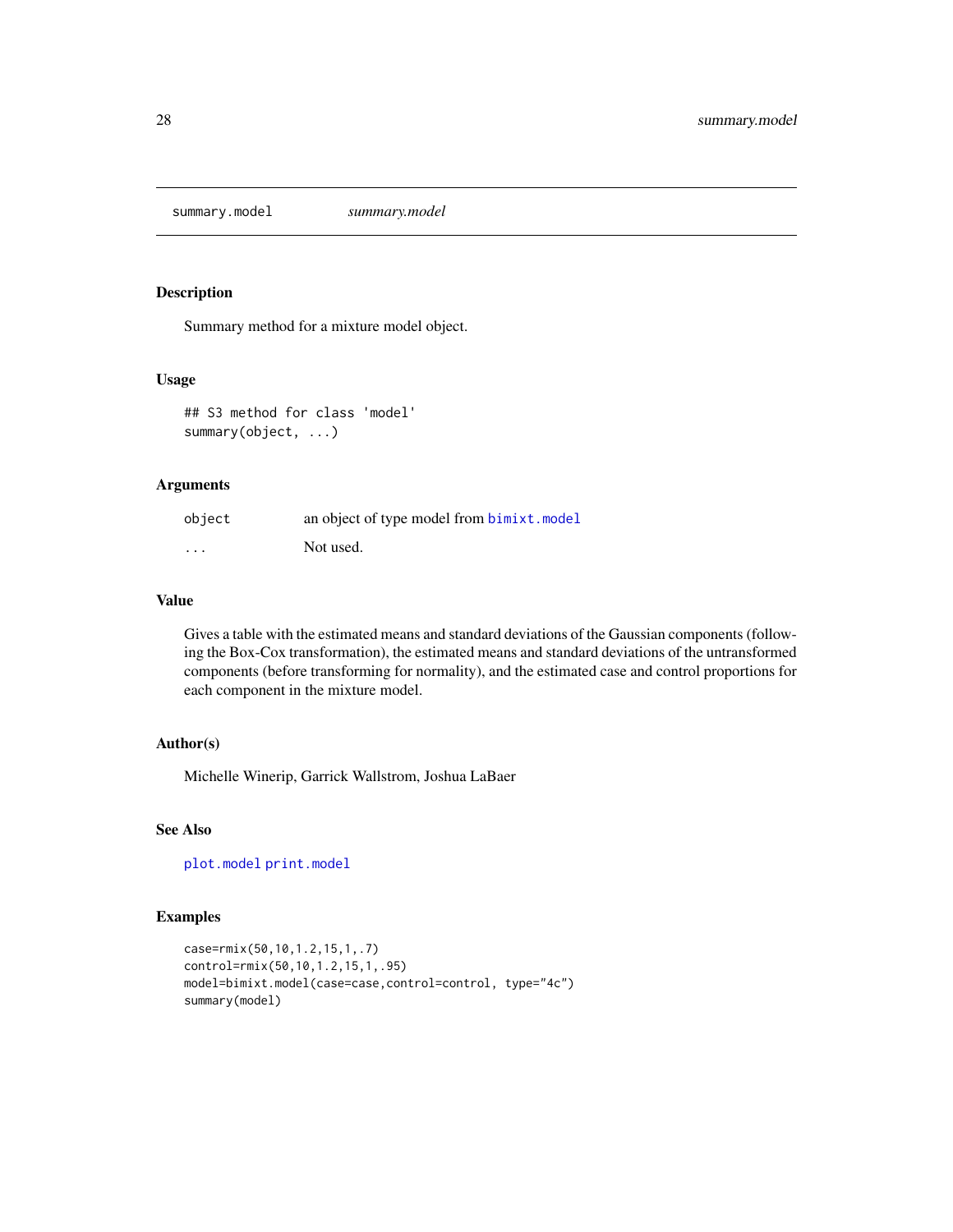<span id="page-28-1"></span><span id="page-28-0"></span>type *type*

## Description

An accessor function. Retrieves the model type of a model object.

## Usage

type(model)

## Arguments

model an object of type model from [bimixt.model](#page-7-1)

#### Value

Returns the type of the model, either "4c", "2cu", "2cc", or "binorm".

## Author(s)

Michelle Winerip, Garrick Wallstrom, Joshua LaBaer

## See Also

[lambda](#page-15-1) [mn](#page-17-1) [stdev](#page-26-1) [prop](#page-20-1) [maxll](#page-17-2)

```
case=rmix(50,10,1.2,15,1,.7)
control=rmix(50,10,1.2,15,1,.95)
model=bimixt.model(case=case,control=control, type="2cu")
type(model)
```